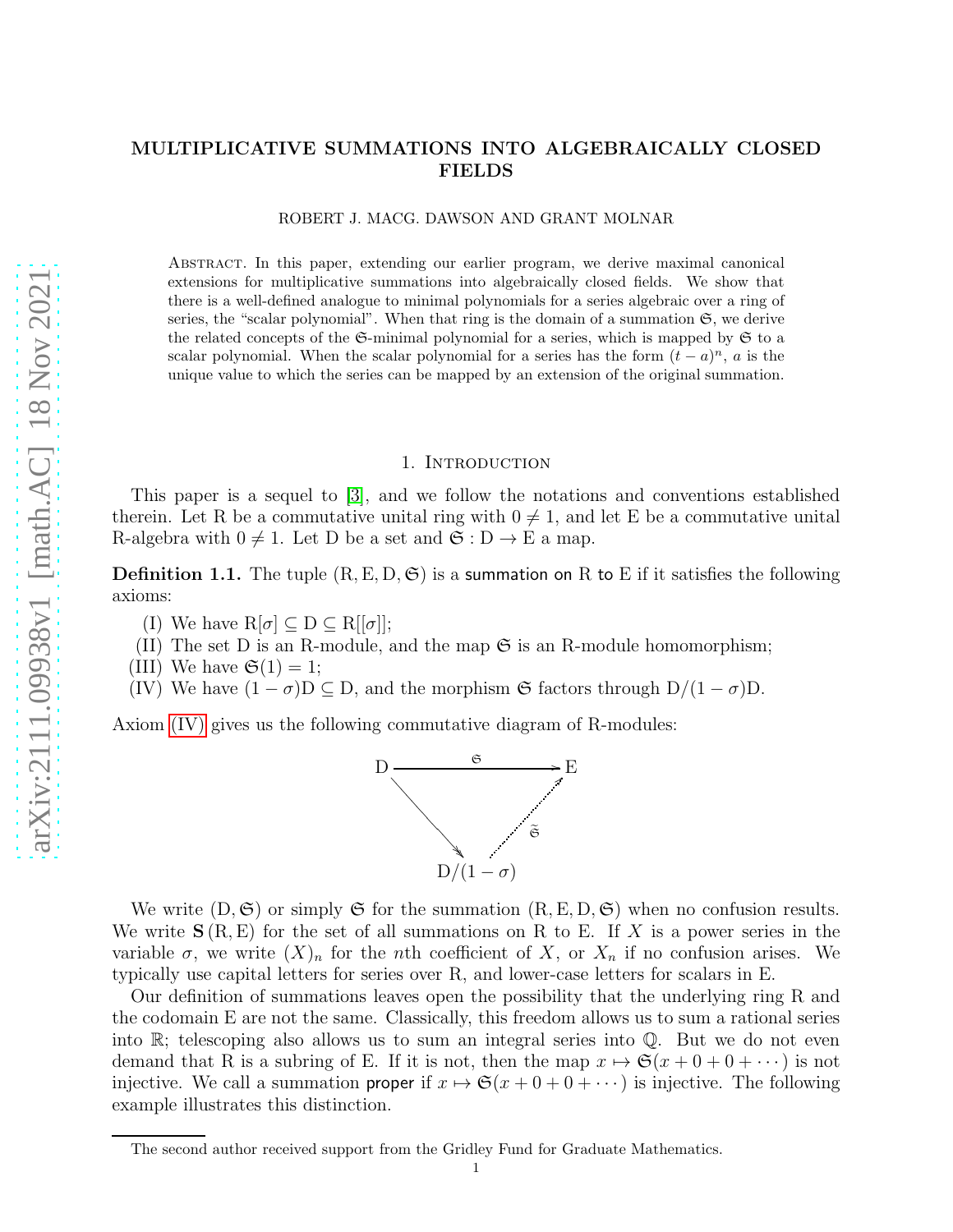**Example 1.2.** We define  $\mathfrak{A}: \mathbb{R}[\sigma] \to \mathbb{R}$  by  $\mathfrak{A}: X(\sigma) \mapsto X(1)$ . This is the unique minimal summation over R with values in R; it is proper.

Given a ring homomorphism  $f : R \to E$ , the composition  $f \circ \mathfrak{A}$  is a summation over R with values in E, which by slight overloading of notation we can call  $\mathfrak{A} : \mathbb{R}[\sigma] \to \mathbb{R}$ . It is proper if and only if f is injective.

For instance,  $\mathfrak{A} : \mathbb{Z}[\sigma] \to \mathbb{Z}/2\mathbb{Z}$  is a summation that maps  $1 + 2 + 3$  to 0, and is not proper.

Recall that the fulfillment of a summation  $\mathfrak{S} \in \mathbf{S}(\mathbb{R}, \mathbb{E})$  is its unique maximal canonical extension. We write Reg (E) for the nonzero divisors of E.

**Definition 1.3.** For any summation  $(D, \mathfrak{S}) \in \mathbf{S}$  (R, E), the telescopic extension (TD,  $\mathcal{T} \mathfrak{S}$ ) of  $(D, \mathfrak{S})$  is defined as follows. For  $X \in R[[\sigma]]$ , we say  $X \in \mathcal{T}D$  if there exists  $A \in D$ ,  $F \in R[\sigma]$ ,  $f \in \text{Reg}(\mathcal{E})$ , and  $x \in \mathcal{E}$  such that  $A = FX$ ,  $\mathfrak{S}(F) = f$ , and  $\mathfrak{S}(A) = fx$ . We define

> $\mathcal{T} \mathfrak{S} : \mathcal{T} \mathbb{D} \to \mathbb{E}.$  $\mathcal{T} \mathfrak{S} : X \mapsto x$  if X is as above.

<span id="page-1-0"></span>Theorem 1.4. The functor of summations

$$
\mathcal{T}: \mathbf{S}(R, E) \to \mathbf{S}(R, E)
$$

is an idempotent extension map. Moreover, if R is an integral domain, then  $\mathcal{T} \mathfrak{S}$  is the fulfillment of  $\mathfrak{S}.$ 

The tuple  $(R, E, D, \mathfrak{S})$  is a multiplicative summation on R to E if it satisfies axioms [\(I\),](#page-0-1) [\(III\),](#page-0-2) [\(IV\)](#page-0-0) from Section [1,](#page-0-3) and the following strengthened version of axiom [\(II\):](#page-0-4)

(II') The set D is an R-algebra, and the map  $\mathfrak S$  is an R-algebra homomorphism;

In this context, axiom [\(IV\)](#page-0-0) gives us the following commutative diagram of R-algebras:



Definition 1.5. If a summation has an extension which is multiplicative, we call it weakly multiplicative.

We considered this property in detail previously [\[3\]](#page-17-0). In particular, we show that it is possible for a summation to preserve all products that exist in its domain, and yet not be weakly multiplicative [\[3\]](#page-17-0)[Example 3.7]. However, if a summation  $\mathfrak{S}$  is weakly multiplicative, then it has a unique minimal multiplicative extension  $\mathcal{M}\mathfrak{S}$ . We write **wMS** (R, E) for the set of weakly multiplicative summations on R to E; organized by inclusion,  $\bf{wMS}$  (R, E) is the full subcategory of  $\mathbf{S}(\mathbf{R}, \mathbf{E})$  with objects the weakly multiplicative summations.

**Definition 1.6.** For a multiplicative summation  $(D, \mathfrak{S}) \in MS(R, E)$ , the rational extension  $(QD, QS)$  of  $(D, S)$  is defined as follows. For  $X \in R[[\sigma]]$ , we say  $X \in QD$  if there exists  $A, B \in D, b \in \text{Reg}(E)$ , and  $x \in E$  such that  $A = BX$ ,  $\mathfrak{S}(B) = b$ , and  $\mathfrak{S}(A) = bx$ . We define

$$
Q\mathfrak{S}: QD \to E,
$$
  

$$
Q\mathfrak{S}: X \mapsto x \text{ if } X \text{ is as above.}
$$

We extend this definition to weakly multiplicative summations  $(D, \mathfrak{S}) \in \mathbf{wMS}(R, E)$  by setting  $(QD, Q\mathfrak{S}) \coloneqq (QMD, QM\mathfrak{S}).$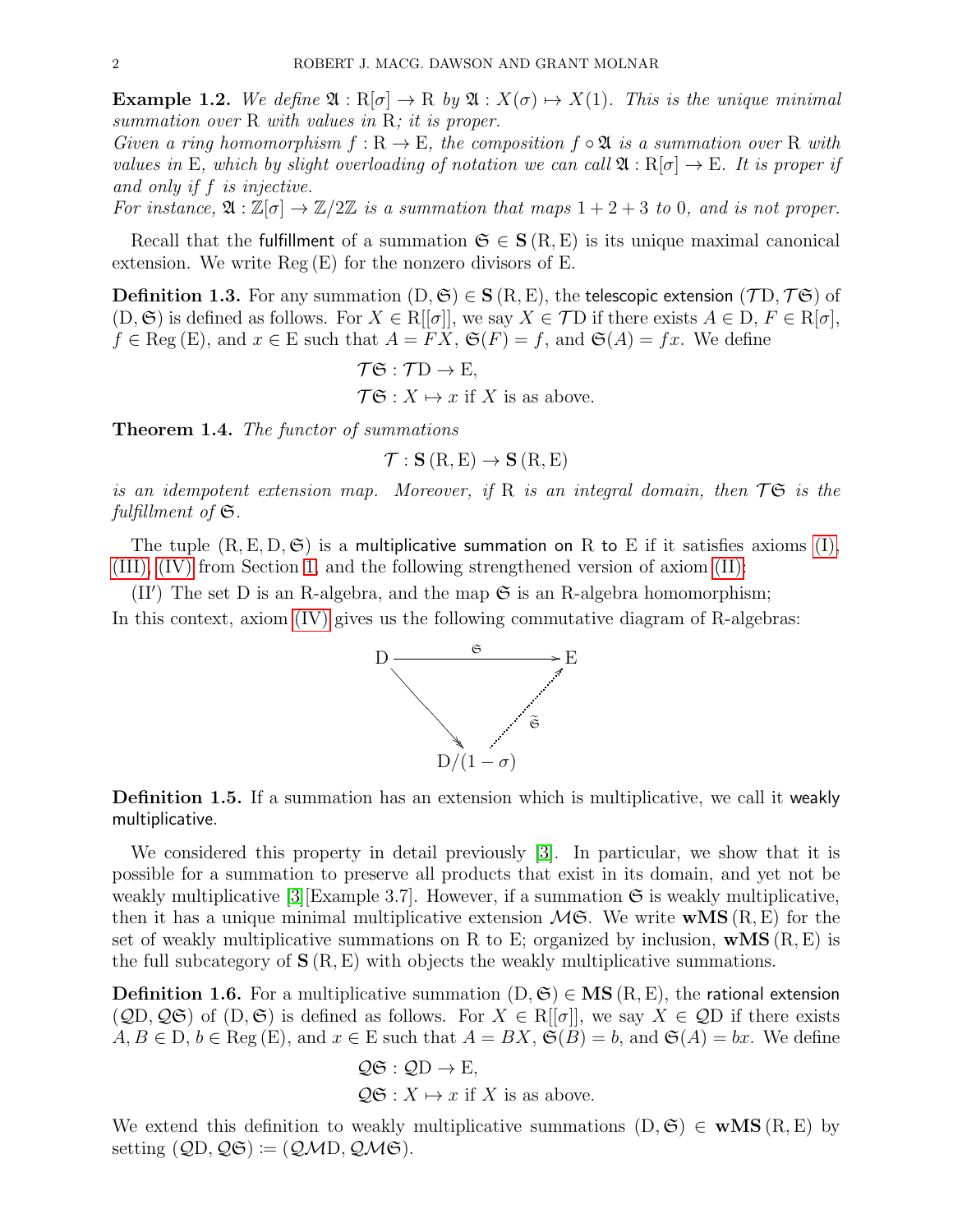Repeating (essentially) the proof of Theorem [1.4,](#page-1-0) we obtain the following theorem [\[3\]](#page-17-0)[Theorem 5.3].

<span id="page-2-1"></span>Theorem 1.7. The functor of summations

 $\mathcal{Q}:$  wMS  $(R, E) \rightarrow MS (R, E)$ 

is an idempotent extension map which subsumes  $M, \mathcal{T}, \mathcal{MT},$  and  $\mathcal{TM}$ .

If  $\mathfrak{S} = \mathcal{Q} \mathfrak{S}$ , we say that  $\mathfrak{S}$  is rationally closed.

<span id="page-2-2"></span>**Proposition 1.8.** Let E be a field. For any multiplicative summation  $(D, \mathfrak{S}) \in MS(R, E)$ , the image of QD under  $\mathcal{Q}S$  is the field of fractions of  $\mathfrak{S}(D)$ .

In [\[3\]](#page-17-0) we posed the following question.

Question 1.9. What is the multiplicative fulfillment of a weakly multiplicative summation?

In this paper, we answer this question for multiplicative summations whose codomains are algebraically closed fields (see Theorems [4.5](#page-15-0) and [4.7\)](#page-16-0).

The remainder of this paper is organized as follows. Fix a summation S. In Section [2](#page-2-0) we define the scalar polynomial of a series  $X \in R[[\sigma]]$ , and and show that the roots of this scalar polynomial determine all images of  $X$  under extensions of  $\mathfrak{S}$ . In Section [3,](#page-9-0) we make a more careful study of the absolutely S-algebraic series, which are precisely those series contained in every multiplicative extension of  $\mathfrak S$  (see Proposition [3.2\)](#page-10-0). In Section [4,](#page-14-0) we use the theory of absolutely  $\mathfrak{S}\text{-algebraic series}$  to characterize the multiplicative fulfillment of  $\mathfrak{S}\text{-}$  Finally, in Section [5](#page-17-1) we discuss some directions for future work.

### **ACKNOWLEDGMENTS**

<span id="page-2-0"></span>We thank Asher Auel for insightful conversations.

# 2. The Algebra of Summations

Throughout the remainder of this paper, we assume our summations are multiplicative, and when we speak of extensions, fulfillments, and so forth, we mean *multiplicative* extensions, multiplicative fulfillments, and so forth. We also assume that the codomains of our (multiplicative) summations are algebraic closed fields unless otherwise noted. This is not an onerous assumption; if E is a field and  $\overline{E}$  is the algebraic closure of E, the inclusion map  $\iota : E \hookrightarrow \overline{E}$  induces injections

$$
\mathbf{MS}(R, E) \hookrightarrow \mathbf{MS}(R, \overline{E}),
$$
  

$$
\mathbf{wMS}(R, E) \hookrightarrow \mathbf{wMS}(R, \overline{E}),
$$
  

$$
\mathbf{S}(R, E) \hookrightarrow \mathbf{S}(R, \overline{E})
$$

via  $\mathfrak{S} \mapsto \iota \circ \mathfrak{S}$ .

A series polynomial is simply a polynomial  $P(T) = \sum_{n=1}^{\infty}$  $_{k=0}$  $P_kT^k$  with coefficients in R[[ $\sigma$ ]]. If  $P(T) \in D(T)$ , we write  $\mathfrak{S}(P)(t)$  for the polynomial  $\sum_{k=0}^{n}$  $\mathfrak{S}(P_k)t^k \in \mathrm{E}[t].$ 

**Definition 2.1.** For a series  $X \in R[[\sigma]]$  and a summation  $(R, E, D, \mathfrak{S})$ , let

 $A(X; \mathfrak{S}) \coloneqq \{ P(T) : P(T) \in D[T], \mathfrak{S}(P)(t) \neq 0, P(X) = 0 \}.$ 

A polynomial  $P(T)$  in  $A(X;\mathfrak{S})$  for which  $\mathfrak{S}(P)(t)$  has minimal degree will be called a  $\mathfrak{S}\text{-minimal polynomial for }X$ . If  $A(X;\mathfrak{S})$  is nonempty, we say that the  $\mathfrak{S}\text{-degree of }X$  is the smallest degree of a  $\mathfrak{S}\text{-minimal polynomial}$  for X.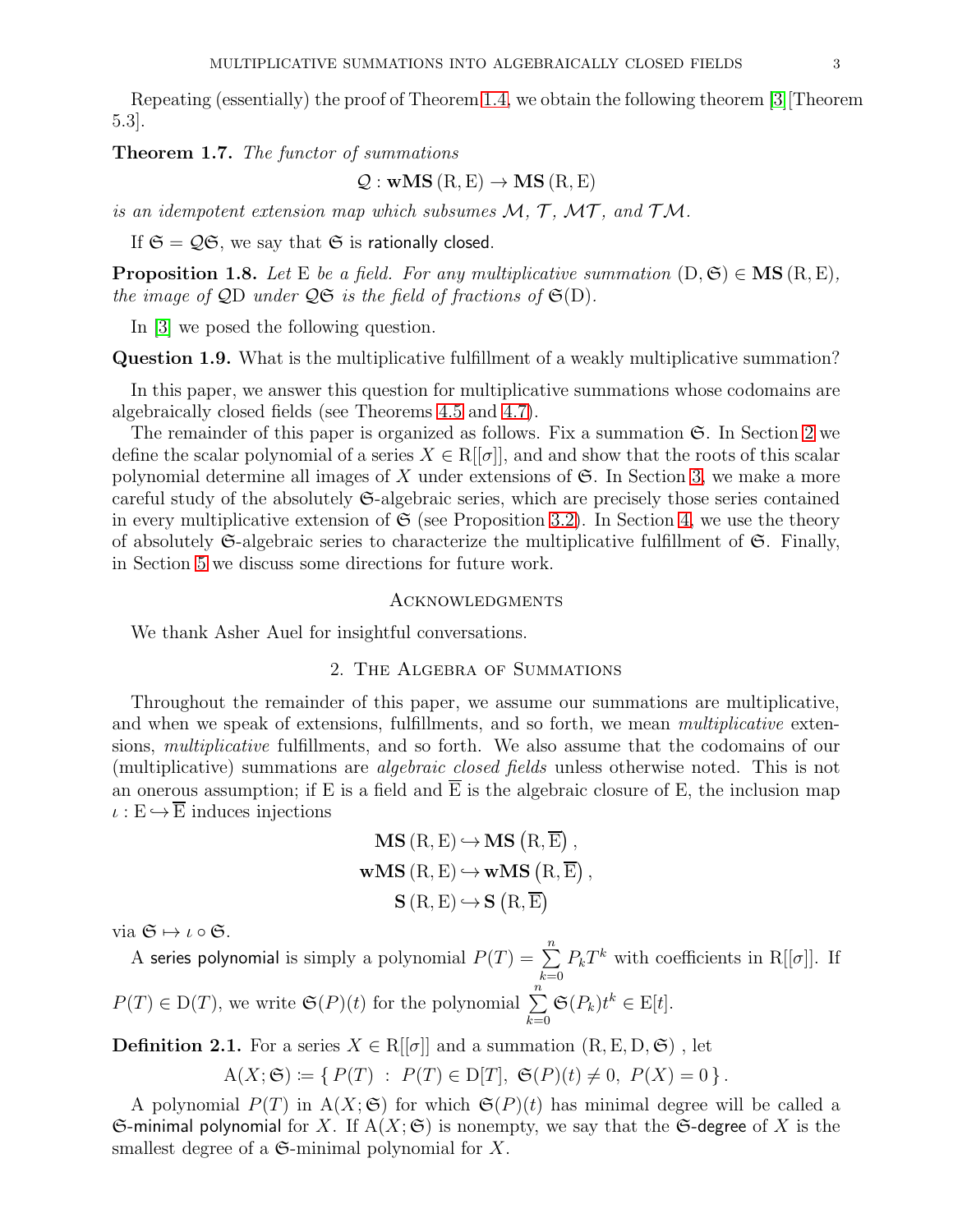Example 2.2. The series

$$
X = 2 - \frac{\sigma}{4} - \frac{\sigma^2}{64} - \frac{\sigma^3}{512} - \frac{5\sigma^4}{16384} - \cdots,
$$

obtained as the Taylor series of  $\sqrt{4-\sigma}$ , satisfies  $X^2-(4-\sigma)=0$ , but satisfies no nontrivial linear equation with coefficients in  $\mathbb{C}[\sigma]$ . Thus the polynomial  $P(T) = T^2 - (4 - \sigma)$  is minimal and  $\mathfrak{A}\text{-minimal for }X$  over  $\mathbb{C}[\sigma]$ , and  $\mathfrak{A}(P)(t) = t^2 - 3$ .

<span id="page-3-3"></span>Example 2.3. The series

$$
Y = 1 + \frac{\sigma}{2} + \frac{3\sigma^2}{8} + \frac{5\sigma^3}{16} + \frac{35\sigma^4}{128} + \cdots,
$$

obtained as the Taylor series of  $(1 - \sigma)^{-1/2}$ , satisfies  $(1 - \sigma)Y^2 - 1 = 0$ , but satisfies no nontrivial linear equation with coefficients in  $\mathbb{C}[\sigma]$ . The polynomial  $Q(T) = (1 - \sigma)T^2 - 1$  is minimal and  $\mathfrak{A}\text{-minimal}$  for Y over  $\mathbb{C}[\sigma]$ , and  $\mathfrak{A}(Q)(t) = -1$  is constant.

<span id="page-3-0"></span>**Proposition 2.4.** If R is an integral domain, and  $X \in R[[\sigma]]$  is nonzero, then no monomial is an element of  $A(X; \mathfrak{S})$ .

*Proof.* Let  $A_j$  and  $X_k$  be the first nonzero coefficients of A and X respectively. We see  $(AX^n)_{i+kn} \neq 0.$  $)_{j+kn} \neq 0.$ 

Example [2.9](#page-4-0) below shows Proposition [2.4](#page-3-0) need not hold if R has zero divisors.

Given a summation  $(R, E, D, \mathfrak{S})$  and a series  $X \in R[[\sigma]]$ , it is possible that a polynomial  $P(T) \in D[T]$  satisfies  $P(X) = 0$  for some series  $X \in R[[\sigma]]$ , but that  $\mathfrak{S}(P)(t) = 0$ . In this case, the polynomial relation  $P(X) = 0$  implies nothing about the possible values of X in an extension of G. This circumstance may even be universal among polynomial  $P(T) \in D[T]$ with  $P(X) = 0$ , as Example [2.5](#page-3-1) shows. Such an X may be formally algebraic over D, but still "behaves like a transcendental series" in that X may consistently be assigned any value in E in an appropriate extension of  $\mathfrak{S}$  (see Theorem [2.18\)](#page-6-0).

<span id="page-3-1"></span>**Example 2.5.** Let  $U, V \in \mathbb{C}[[\sigma]]$  be invertible (i.e.  $U_0$  and  $V_0$  are nonzero) and algebraically independent over  $\mathbb{C}[\sigma]$ , and let  $D := \mathbb{C}[\sigma][U, V]$ . We see that D is the ring of all series of the form  $\sum_{i,j} A_{ij} U^i V^j$  where  $A_{ij} \in \mathbb{C}[\sigma]$  and the double sum is finitely supported. Let  $\mathfrak{S}(U) = \mathfrak{S}(V) = 0$ ; then  $\mathfrak{S}(\sum A_{ij}U^iV^j) = \mathfrak{A}(A_{00})$ . If we let  $X \coloneqq UV^{-1}$ , then  $VX - U = 0$ , and  $P(X) = 0$  implies  $\mathfrak{S}(P)(t) = 0$ .

However, the next proposition says that this cannot happen for  $(R[\sigma], \mathfrak{A})$  if addition is proper (that is, if  $x \mapsto \mathfrak{A}(x + 0 + 0 + \cdots)$  is injective).

<span id="page-3-2"></span>**Proposition 2.6.** For any ring R, if  $\mathfrak{A}$  is proper,  $X \in \mathbb{R}[[\sigma]], P \in \mathbb{R}[\sigma][T], P(X) = 0$ , and  $P \neq 0$ , then there exists  $P' \in \mathcal{R}[\sigma][T]$  such that  $\mathfrak{A}(P')(t) \neq 0$  and  $P'(X) = 0$ .

*Proof.* If  $x \mapsto \mathfrak{A}(x + 0 + 0 + \cdots)$  is injective, then for  $P \in R[\sigma]$ , we have  $\mathfrak{A}(P)(t) = 0$  if and only if  $1 - \sigma$  divides P.

Suppose now that  $\mathfrak A$  is proper,  $P(X) = 0$ , and  $P \neq 0$ . If  $\mathfrak A(P)(t) \neq 0$ , then we are done. Otherwise, by properness, the term  $1 - \sigma$  divides  $P(T)$ . By induction the power of  $1 - \sigma$ dividing  $P(T)$ , there exists  $n > 0$  and  $P'(T) \in R[\sigma][T]$  such that

$$
P(T) = (1 - \sigma)^n P'(T) = (1 - \sigma)^n \sum_k P'_k T^k
$$

and  $\mathfrak{A}(P')(t) \neq 0$ . By assumption,

$$
0 = P(X) = (1 - \sigma)^n \sum_k P'_k X^k,
$$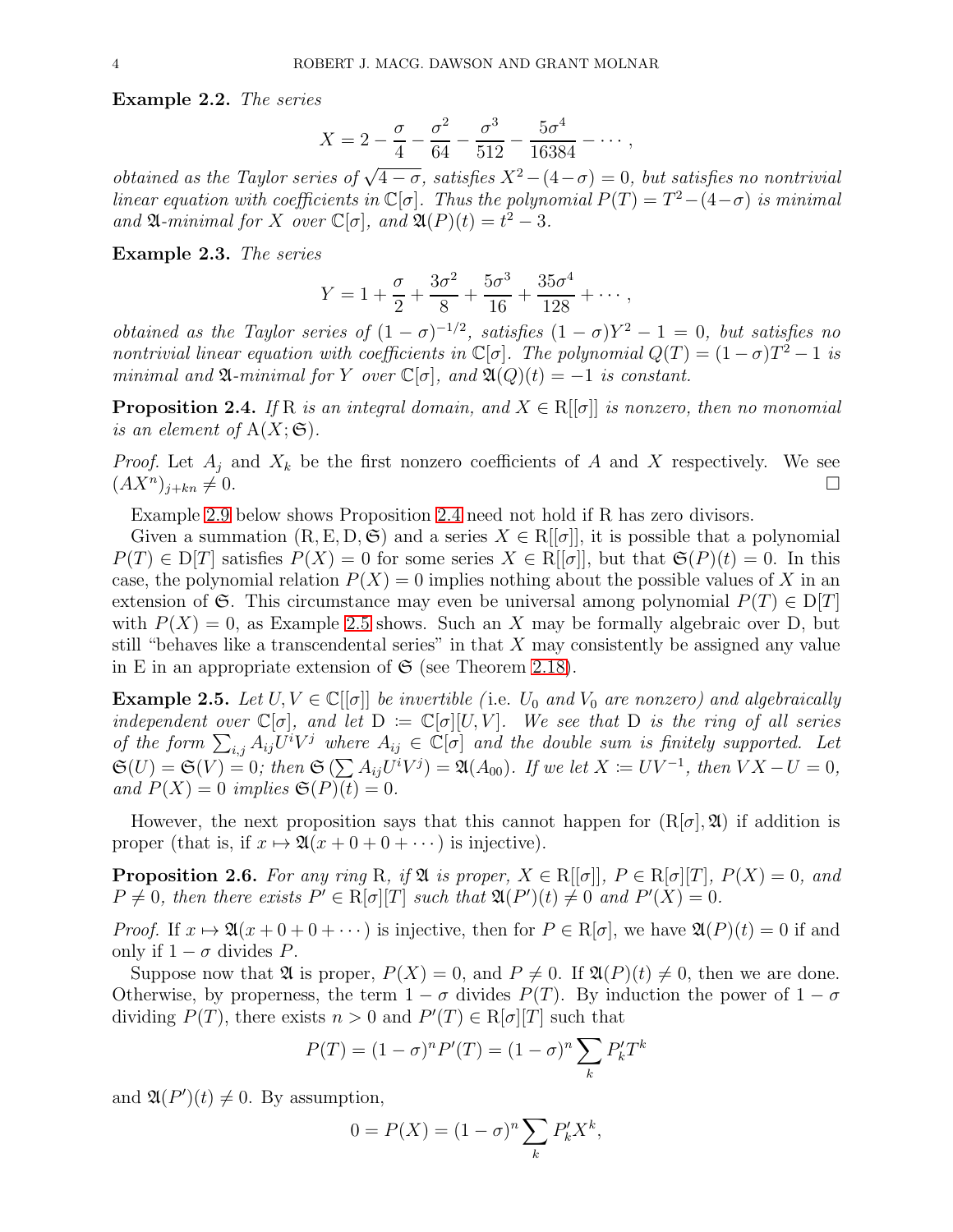and  $\mathfrak{A}(P'_k) \neq 0$  for some k. But multiplication by  $(1 - \sigma)$  leaves the first nonzero term of a series unchanged; so  $\sum_{k} P'_{k} X^{k} = 0$  as claimed.

<span id="page-4-2"></span>Example 2.7. The Grandi series

$$
G_{-1} := \sum_{n=0}^{\infty} (-1)^n \sigma^n = 1 - \sigma + \sigma^2 - \sigma^3 + \dots = 1 - 1 + 1 - 1 + \dots
$$

can (infelicitously) be telescoped with shift 2, via the equation  $(1 - \sigma^2)G_{-1} - (1 - \sigma) = 0$ . Summing the coefficients of the polynomial  $(1 - \sigma^2)T - (1 - \sigma)$  yields 0t – 0, which places no constraints on the sum of the Grandi series. However, dividing our polynomial by  $1 - \sigma$ , we obtain  $(1 + \sigma)T - 1$  which sums to  $2t - 1$ , so the Grandi series should sum to  $\frac{1}{2}$  (as it does using many classical summation methods).

The next example illustrates why we stipulate that  $\mathfrak A$  is proper in Proposition [2.6.](#page-3-2)

<span id="page-4-1"></span>**Example 2.8.** Let  $\mathfrak{A}_2 : \mathbb{Z}[\sigma] \to \mathbb{Z}/2\mathbb{Z}$ , and let  $X := 2G_{-1} = 2 - 2 + 2 - 2 + \cdots$ ; this has minimal polynomial  $P_X(T) := (1 + \sigma)T - 2$ . But  $\mathfrak{A}_2(P_X)(t) = 0t + 0$ , the null polynomial, and so  $\mathfrak{A}_2(P_X)(t) = 0$  for all  $t \in \mathbb{Z}/2\mathbb{Z}$ .

In general, S-minimal polynomials need not be minimal, and minimal polynomials need not be S-minimal.

<span id="page-4-0"></span>**Example 2.9.** Let  $R = \mathbb{C}[\epsilon]/\epsilon^2 \mathbb{C}[\epsilon]$  be the dual numbers over  $\mathbb{C}$ , let  $E = \mathbb{C}$ , and let  $\mathfrak{S} \in$  $\mathbf{MS}(R,\mathbb{C})$  be the summation with domain

$$
\mathcal{D} \coloneqq \{ X + \epsilon Y \; : \; X, \; Y \in \mathcal{R}[\sigma] \},
$$

which is defined by  $\mathfrak{S}: X + \epsilon Y \mapsto \mathfrak{A}(X)$ . Finally, let  $Y := \frac{\epsilon}{1-\sigma} = \epsilon + \epsilon + \epsilon + \ldots$ , let  $F(T) = \epsilon T$ , and let  $G(T) = T^2 + \epsilon H(T)$  where  $H(T) \in R[T]$  is arbitrary. Then  $F(T)$  is a minimal polynomial for Y over D, but as  $\mathfrak{S}(F)(t) = 0$ ,  $F(T)$  is not a  $\mathfrak{S}\text{-minimal polynomial}$ for Y. On the other hand,  $G(T)$  is a  $\mathfrak{S}\text{-minimal polynomial}$  for Y, but not a minimal polynomial. By varying  $H(T)$ , we also see  $\mathfrak{S}\text{-minimal polynomials}$  need not be unique even up to scalars or degree.

In the last example, the polynomial  $F(T)$  failed to be  $\mathfrak{S}$ -minimal because  $\mathfrak{S}$  mapped it to the null polynomial, which is treated specially in the definition. (Proposition [2.6](#page-3-2) above shows that this cannot happen for  $\mathfrak{A}$ .) A minimal polynomial can also fail to be  $\mathfrak{S}\text{-minimal}$ because  $\mathfrak S$  lets another polynomial "jump the queue".

Example 2.10. Let

$$
X := 1 + \frac{\sigma}{4} + \frac{9\sigma^2}{64} + \frac{49\sigma^3}{512} + \frac{1165\sigma^4}{16384} + \cdots
$$

be the unique real series satisfying  $(1 - \sigma)X^3 + X - 2 = 0$ , and let

$$
A \coloneqq X^2 = 1 + \frac{\sigma}{2} + \frac{11\sigma^2}{32} + \frac{67\sigma^3}{256} + \frac{1719\sigma^4}{8192} + \cdots
$$

Let  $D := \mathbb{R}[\sigma][A]$  and let  $\mathfrak{S}$  take finitely supported sums  $\sum_j P_j A^j$  to  $\sum_j 4^j P_j(1)$ . Then  $T^2 - A$ is minimal for X over D, because no linear polynomial with coefficients in D annihilates X. However,  $(1 - \sigma)T^3 + T - 2 = 0$  is  $\mathfrak{S}\text{-minimal}$ , because its image is the linear polynomial  $t-2$ , and any lower-degree polynomial annihilating X would be constant, hence necessarily the null polynomial.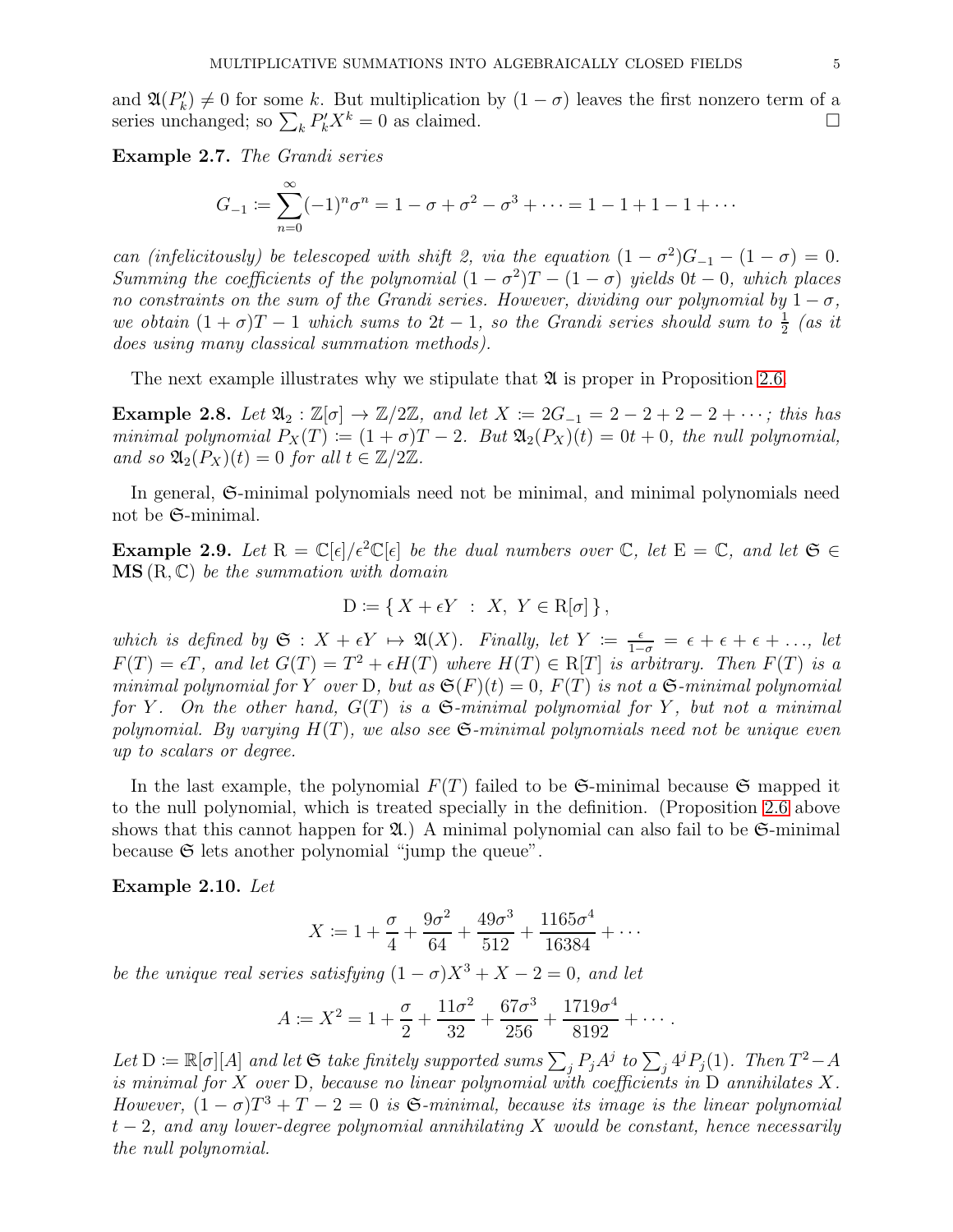Although  $\mathfrak{S}\text{-minimal polynomials}$  are not unique, their images under  $\mathfrak{S}$  are, up to a constant: if  $P_1(T)$  and  $P_2(T)$  are  $\mathfrak{S}\text{-minimal polynomials}$  for X, then  $\mathfrak{S}(P_1)(t) = a \cdot \mathfrak{S}(P_2)(t)$ for some unit  $a \in E^{\times}$ . The roots of such images are the possible sums for X in an extension of  $\mathfrak S$  (see Theorem [2.18\)](#page-6-0). For convenience, we pick a canonical representative.

**Definition 2.11.** If  $\mathfrak{S}(P)(t) = 0$  for every  $\mathfrak{S}\text{-minimal polynomial}$  for X, we define the scalar polynomial  $s_X(t)$  for X over  $\mathfrak{S}$  to be  $s_X(t) \coloneqq 0$ . (Note that this may be true either vacuously, when  $X$  is transcendental over D, or nonvacuously, as in Example [2.5.](#page-3-1)) Otherwise, we define the scalar polynomial  $s_X(t)$  for X over  $\mathfrak S$  to be the unique monic polynomial in E[t] which is a nonzero scalar multiple of  $\mathfrak{S}(P)(t)$  for some (equivalently, for every)  $P(T)$  that is  $\mathfrak{S}\text{-minimal}$ for X. We define the scalar degree of X to be the degree of its scalar polynomial.

Note that even if R is a field, there may be series  $X \in R[[\sigma]]$  for which the degree of  $s_X(t)$ is less than the degree of every  $\mathfrak{S}\text{-minimal polynomial }P(T)$  for X.

<span id="page-5-0"></span>**Example 2.12.** Let  $R = E = C$  and let Y be the Taylor series of

$$
\frac{1+\sqrt{1-4\sigma+4\sigma^3}}{2-2\sigma};
$$

that is,

$$
Y = 1 - \sigma - 2\sigma^2 - 5\sigma^3 - 13\sigma^4 - 36\sigma^5 - 104\sigma^6 - \dots
$$

Then  $(\sigma - 1)T^2 + T - (\sigma + \sigma^2) \in \mathbb{C}[\sigma][T]$  is an  $\mathfrak{A}\text{-minimal polynomial for }Y$ , and thus  $s_Y(t) = t - 2$  is the scalar polynomial for Y. But Y is not a rational function of  $\sigma$ , so does not have a  $\mathfrak A$ -minimal polynomial of degree 1.

<span id="page-5-1"></span>**Definition 2.13.** We partition the series in  $R[[\sigma]]$  based on their scalar polynomials as follows:

- A series  $X \in R[[\sigma]]$  is multiplicatively G-transcendental if its scalar polynomial  $s_X(t)$ is 0. We write  $\mathbb{T}(\mathfrak{S}) \subset R[[\sigma]]$  for the set of  $\mathfrak{S}\text{-transcendental series}$ ;
- A series  $X \in R[[\sigma]]$  is multiplicatively G-algebraic if its scalar polynomial  $s_X(t)$  is nonconstant. We write  $\mathbb{A}(\mathfrak{S}) \subseteq \mathbb{R}[[\sigma]]$  for the set of G-algebraic series;
- A series  $X \in \mathbb{R}[[\sigma]]$  is multiplicatively G-infinite if its scalar polynomial  $s_X(t)$  is 1. We write  $\mathbb{I}(\mathfrak{S}) \subseteq \mathbb{R}[[\sigma]]$  for the set of  $\mathfrak{S}\text{-infinite}$  series.

Continuing our standard practice, we suppress the adverb "multiplicatively" when discussing S-transcendental, S-algebraic, and S-infinite series where this does not result in ambiguity.

We observe that every summation  $\mathfrak{S} \in \mathbf{MS}(R, E)$ , the set of formal series  $R[[\sigma]]$  may be partitioned as

<span id="page-5-3"></span>(1) 
$$
R[[\sigma]] = \mathbb{T}(\mathfrak{S}) \sqcup \mathbb{A}(\mathfrak{S}) \sqcup \mathbb{I}(\mathfrak{S}).
$$

It is easy to see that each transcendental series is S-transcendental. On the other hand, each S-algebraic series and each S-infinite series is algebraic. We note (see Example [2.3\)](#page-3-3) that multiplicatively  $\mathfrak{S}\text{-infinite}$  series need not be  $\mathfrak{S}\text{-infinite}$  under the definition given in [\[4\]](#page-17-2), which pertains only to linear equations  $AX + B = 0$  with  $A, B \in D$ ,  $\mathfrak{S}(A) = 0$ .

<span id="page-5-2"></span>**Proposition 2.14.** Let  $X \in R[[\sigma]]$  be any series, and let  $Q(T) \in D[T]$  be a polynomial such that  $Q(X) = 0$ . Then  $s_X(t)$  divides  $\mathfrak{S}(Q)(t)$ .

*Proof.* Let  $P(t) \in D[t]$  be a G-minimal polynomial for X, and let  $Q(t) \in D[t]$  be any polynomial with  $Q(X) = 0$ . The proposition is immediate by applying the Euclidean algorithm to  $\mathfrak{S}(P)(t)$  and  $\mathfrak{S}(Q)(t)$ .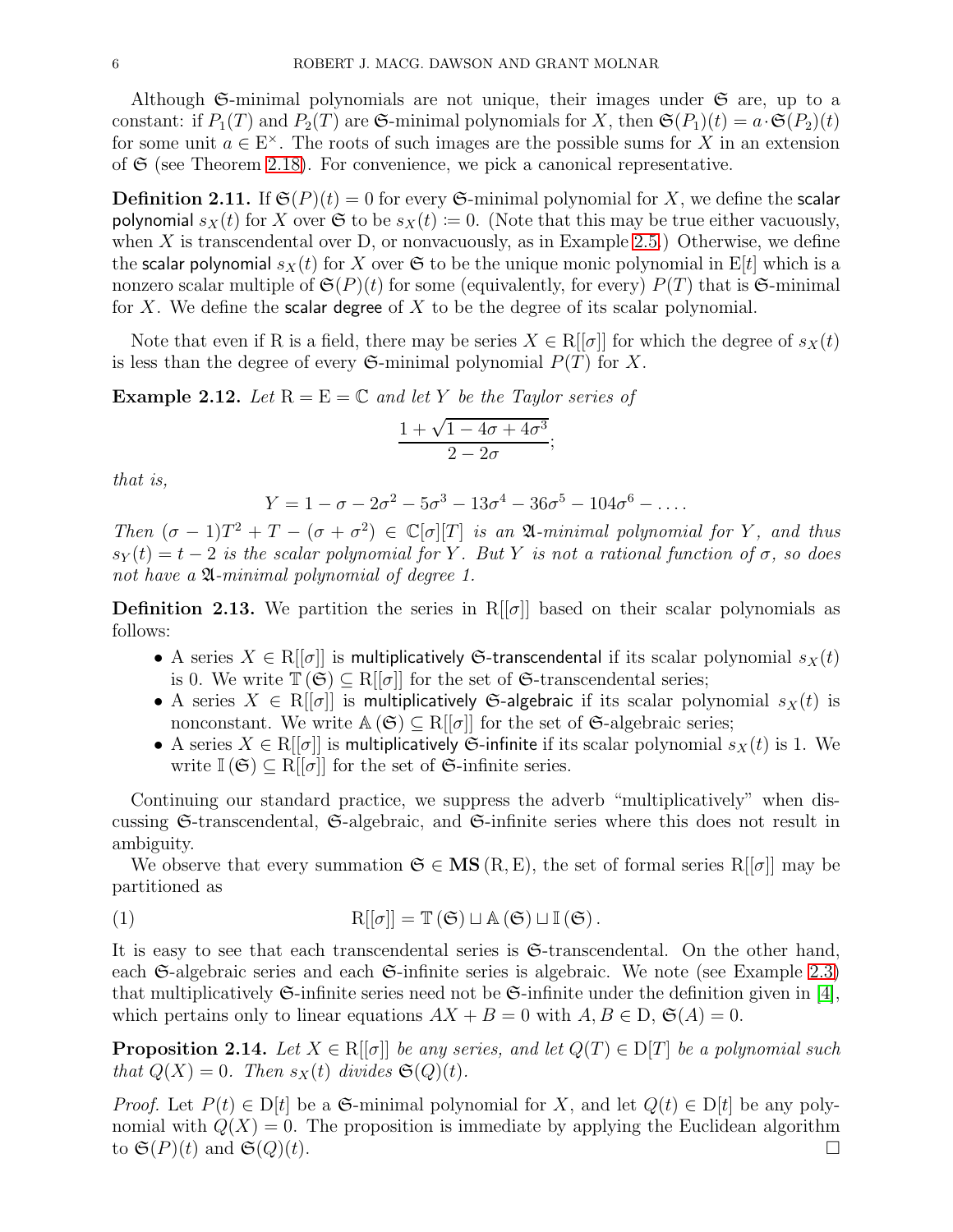<span id="page-6-3"></span>Corollary 2.15. Suppose  $(D', \mathfrak{S}')$  extends  $(D, \mathfrak{S})$ , and let  $X \in R[[\sigma]]$  be any series. If  $s_X(t)$ is the scalar polynomial for X over D, and  $s'_X(t)$  is the scalar polynomial for X over D', then  $s'_X(t)$  divides  $s_X(t)$ .

Let  $P(T) \in D[T]$  be a polynomial of degree m. Following [\[5\]](#page-17-3)[Chapter 7.3], if  $m \neq \infty$ , we define the reflected polynomial of  $P(T)$  to be

$$
(2) \t\t\t PR(T) := TmP(T-1).
$$

Otherwise  $P(T) = 0$ , and we define  $P^{R}(T) \coloneqq 0$ .

<span id="page-6-2"></span>Corollary 2.16. Let  $U \in R[[\sigma]]$  be a unit, and suppose  $P(T) \in D[T]$  is a  $\mathfrak{S}\text{-minimal}$ polynomial for U. Then  $s_{U^{-1}}(T)$  divides  $\mathfrak{S}(P^R)(T)$ .

Write

(3) 
$$
Z(X; \mathfrak{S}) := \{ x \in E : s_X(x) = 0 \}
$$

for the set of zeroes of the scalar polynomial  $s<sub>X</sub>(t)$  of X. Note that this is also the set of common zeroes of the sums of the polynomials in  $A(X; \mathfrak{S})$ .

**Corollary 2.17.** For every summation  $\mathfrak{S}' \in \mathbf{MS}(R, E)$  extending  $\mathfrak{S}$  and every  $X \in R[[\sigma]]$ , we have

$$
\mathrm{Z}\left( X;\mathfrak{S}\right) \supseteq \mathrm{Z}\left( X;\mathfrak{S}^{\prime }\right) .
$$

For  $X \in \mathbb{R}[[\sigma]]$  and  $x \in \mathbb{E}$ , write  $\mathfrak{S}_{X,x} : D[X] \to \mathbb{E}$  for the summation given by

$$
\mathfrak{S}_{X,x}:P(X)\mapsto \mathfrak{S}(P)(x)\,\,\text{if}\,\,P(T)\in\mathrm{D}[T],
$$

whenever this summation is well-defined. Clearly  $\mathfrak{S}_{X,x}$  is a multiplicative summation whenever it is well-defined.

<span id="page-6-0"></span>**Theorem 2.18.** Fix a multiplicative summation  $(D, \mathfrak{S}) \in MS(R, E)$ .

- (a) Let  $X \in \mathbb{T}(\mathfrak{S})$ . Then for every  $x \in E$ , there exists a multiplicative summation  $\mathfrak{S}'$ extending  $\mathfrak{S}$  such that  $\mathfrak{S}'(X) = x$ ; moreover,  $\mathfrak{S}_{X,x} : D[X] \to E$  is the unique minimal multiplicative extension of  $\mathfrak S$  which maps X to x.
- (b) Let  $X \in A(\mathfrak{S})$ . Then for every  $x \in E$  a root of  $s_X(t)$ , there exists a multiplicative summation  $\mathfrak{S}'$  extending  $\mathfrak{S}$  such that  $\mathfrak{S}'(X) = x$ ; moreover,  $\mathfrak{S}_{X,x} : D[X] \to E$  is the unique minimal multiplicative extension of  $\mathfrak S$  which maps X to x. Conversely, if  $\mathfrak S'$ is a multiplicative extension of  $G$  for which  $G'(X)$  is defined, then  $G'(X)$  is a root of  $s_X(t)$ .
- (c) Let  $X \in \mathbb{I}(\mathfrak{S})$ . Then X is not in the domain of any multiplicative extension of  $\mathfrak{S}$ .

<span id="page-6-1"></span>*Proof.* (a) Let X be G-transcendental, and let  $x \in E$  be arbitrary. We claim

$$
\mathfrak{S}_{X,x}:\mathrm{D}[X]\to \mathrm{E}
$$

is well-defined; indeed, if  $A(X) = B(X)$  then  $\mathfrak{S}(A - B)(t) = 0$  by the definition of G-transcendence, and in particular  $\mathfrak{S}(A - B)(x) = 0$ . It is clear that  $\mathfrak{S}_{X,x}$  is a multiplicative summation, and moreover that  $\mathfrak{S}_{X,x}$  is minimal among summations  $\mathfrak{S}'$  extending  $\mathfrak{S}$  for which  $\mathfrak{S}'(X) = x$ .

(b) Let X be G-algebraic, and let x be a root of  $s_X(t)$  in E. The proof that  $\mathfrak{S}_{X,x}$  is well-defined is similar to the one given in [\(a\)](#page-6-1) above. Suppose that  $A(X) = B(X)$  for  $A(T), B(T) \in D[T]$ . Then  $\mathfrak{S}(A - B)(x) = 0$ , and so  $s_X(t)$  divides  $\mathfrak{S}(A - B)(t)$ ; say  $\mathfrak{S}(A-B)(t)=s_X(t)\cdot r(t)\in E[t]$ . Then

$$
\mathfrak{S}(A-B)(x) = s_X(x) \cdot r(x) = 0,
$$

and so  $\mathfrak{S}_{X,x}$  is well-defined.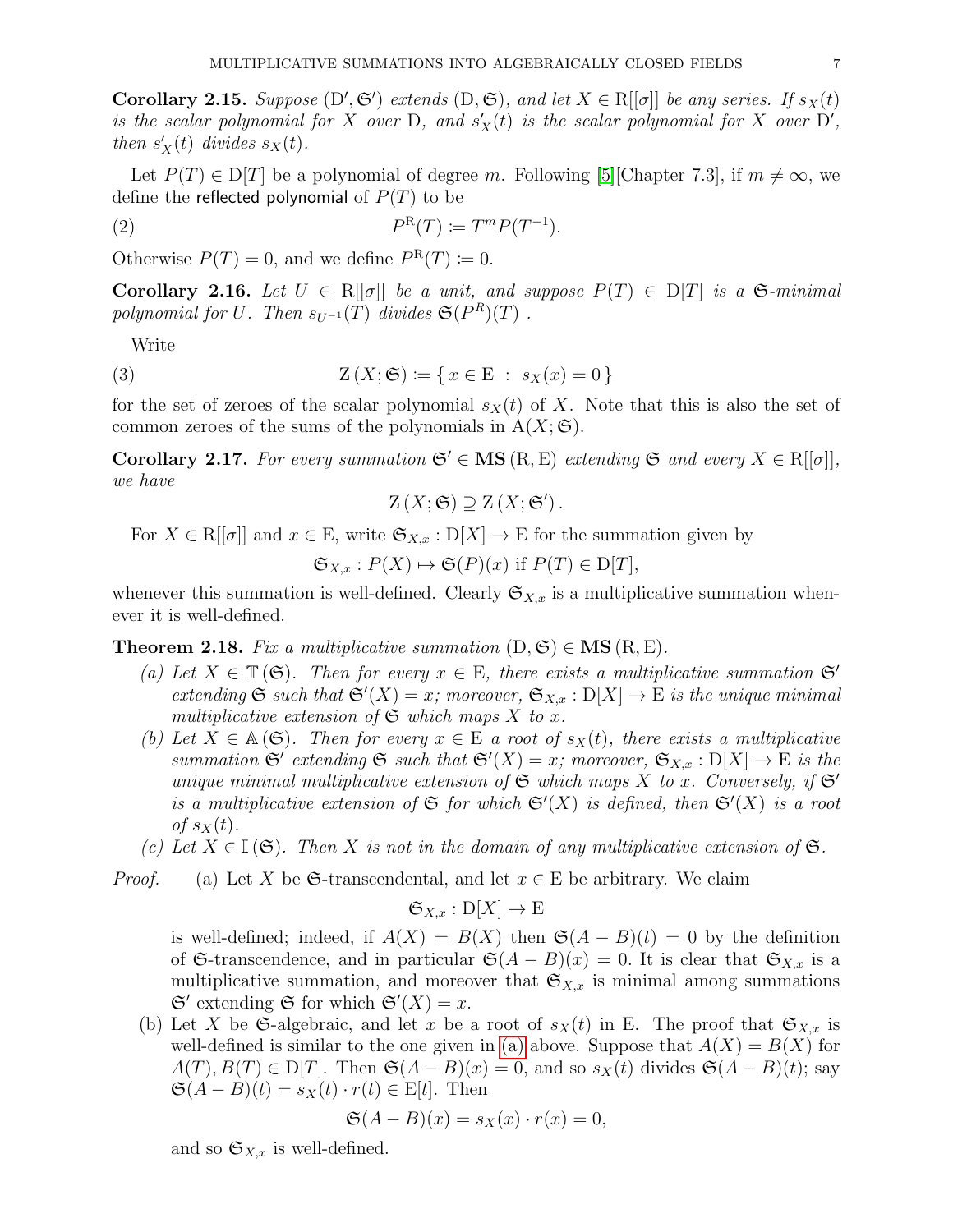Conversely, suppose  $\mathfrak{S}'$  is a multiplicative extension of  $\mathfrak{S}$  for which  $\mathfrak{S}'(X)$  is defined. Choose  $P(T) \in D[T]$  a G-minimal polynomial, and write  $\mathfrak{S}(P)(t) = a \cdot s_X(t)$ with  $a \in E^{\times}$ . Then

$$
a \cdot s_X(\mathfrak{S}'(X)) = \mathfrak{S}'(X) = \mathfrak{S}(P)(X) = 0,
$$

and so  $\mathfrak{S}'(X)$  is a root of  $s_X(t)$  as desired.

(c) Let X be G-infinite, and choose a polynomial  $P(T) \in D[T]$  with  $P(X) = 0$  and  $\mathfrak{S}(P)(t) = p \in E^{\times}$ . Suppose by way of contradiction that  $\mathfrak{S}'$  is an extension of  $\mathfrak{S}$ with  $X$  in its domain. Then

$$
0 \neq p = (\mathfrak{S}'P)(\mathfrak{S}'X) = \mathfrak{S}'(P(X)) = 0,
$$

which is a contradiction.

<span id="page-7-5"></span>Corollary 2.19. If  $\mathfrak{S} \in \mathbf{MS}(R, E)$  is a multiplicative summation, for any  $X \in R[[\sigma]]$  we have

(4) 
$$
Z(X; \mathfrak{S}) = \{ x \in E : x = \mathfrak{S}'(X) \text{ for some } \mathfrak{S}' \supseteq \mathfrak{S} \},
$$

<span id="page-7-1"></span><span id="page-7-0"></span>and:

<span id="page-7-4"></span>(a) the series X is  $\mathfrak{S}\text{-}transcendental$  if and only if  $Z(X;\mathfrak{S})=E$ 

- <span id="page-7-2"></span>(b) the series X is  $\mathfrak{S}\text{-}algebraic$  if and only if  $\mathfrak{Z}(X;\mathfrak{S})$  is finite and nonempty;
- (c) and the series X is  $\mathfrak{S}\text{-infinite}$  if and only if  $Z(X;\mathfrak{S})=\emptyset$ .

Observation 2.20. As stated above, we are implicitly assuming E to be algebraically closed. Theorem [2.18](#page-6-0) does not require this hypothesis; but without it, the corollary is weaker. While [\(a\)](#page-7-0) holds unchanged, "if and only if" is replaced by "if" in [\(b\),](#page-7-1) and by "only if" in [\(c\).](#page-7-2)

**Example 2.21.** Let X and  $(D, \mathfrak{S})$  be as in Example [2.5.](#page-3-1) As shown, X is algebraic over D, with minimal polynomial  $V X - U$ , so X is algebraic; but  $s_X(t) = 0$ , so  $Z(X; \mathfrak{S}) = \mathbb{C}$ .

**Example 2.22.** Let X and  $(D, \mathfrak{S})$  be as in Example [2.8.](#page-4-1) As shown, X is algebraic over D, with minimal polynomial  $(1+\sigma)X-2$ , so X is algebraic; but  $s_X(t) = 0$ , so  $Z(X; \mathfrak{S}) = \mathbb{Z}/2\mathbb{Z}$ .

**Example 2.23.** Consider the summation  $(\mathbb{Q}[\sigma], \mathfrak{A}_{\mathbb{Q}}) \in \mathbf{MS}(\mathbb{Q}, \mathbb{Q})$ . The Taylor series X for  $\sqrt{1+4\sigma}$  is

$$
X = 1 + 2\sigma - 2\sigma^2 + 4\sigma^3 - 10\sigma^4 + 28\sigma^5 - \cdots
$$

The series X satisfies  $X^2 - (1 + \sigma) = 0$ , and is thus  $\mathfrak{A}_{\mathbb{Q}}$ -algebraic; but  $Z(X; \mathfrak{A}_{\mathbb{Q}})$  is empty.

In [\[3\]](#page-17-0), we showed that two sums can be consistent without being multiplicatively compatible. In the same spirit we now construct a series  $Y$  which is summed to a unique value by every summation compatible with  $\mathfrak{A}$ , but which nonetheless is not in the multiplicative fulfillment of  $\mathfrak{A}$ .

<span id="page-7-3"></span>**Example 2.24.** Let Y be as in Example [2.12,](#page-5-0) and define  $Y' := \frac{1}{1-\sigma} - Y$ . We see that Y and Y' have the same scalar polynomial  $s_Y(t) = s_{Y'}(t) = t - 2$ ; therefore, by Theorem [2.18,](#page-6-0) every summation compatible with  $\mathfrak A$  that sums Y sums it to 2, and the same holds for Y'. Moreover, the summations  $\mathfrak{A}_{Y,2}$  and  $\mathfrak{A}_{Y',2}$  are examples of such summations, so these assertions are nonvacuous. But now if Y and Y' were in the multiplicative fulfillment of  $\mathfrak{A},$ then

$$
Y + Y' = \frac{1}{1 - \sigma} = \sum_{j=0}^{\infty} \sigma^j
$$

would also be in the multiplicative fulfillment of  $\mathfrak{A}$ , which is absurd.

 $\Box$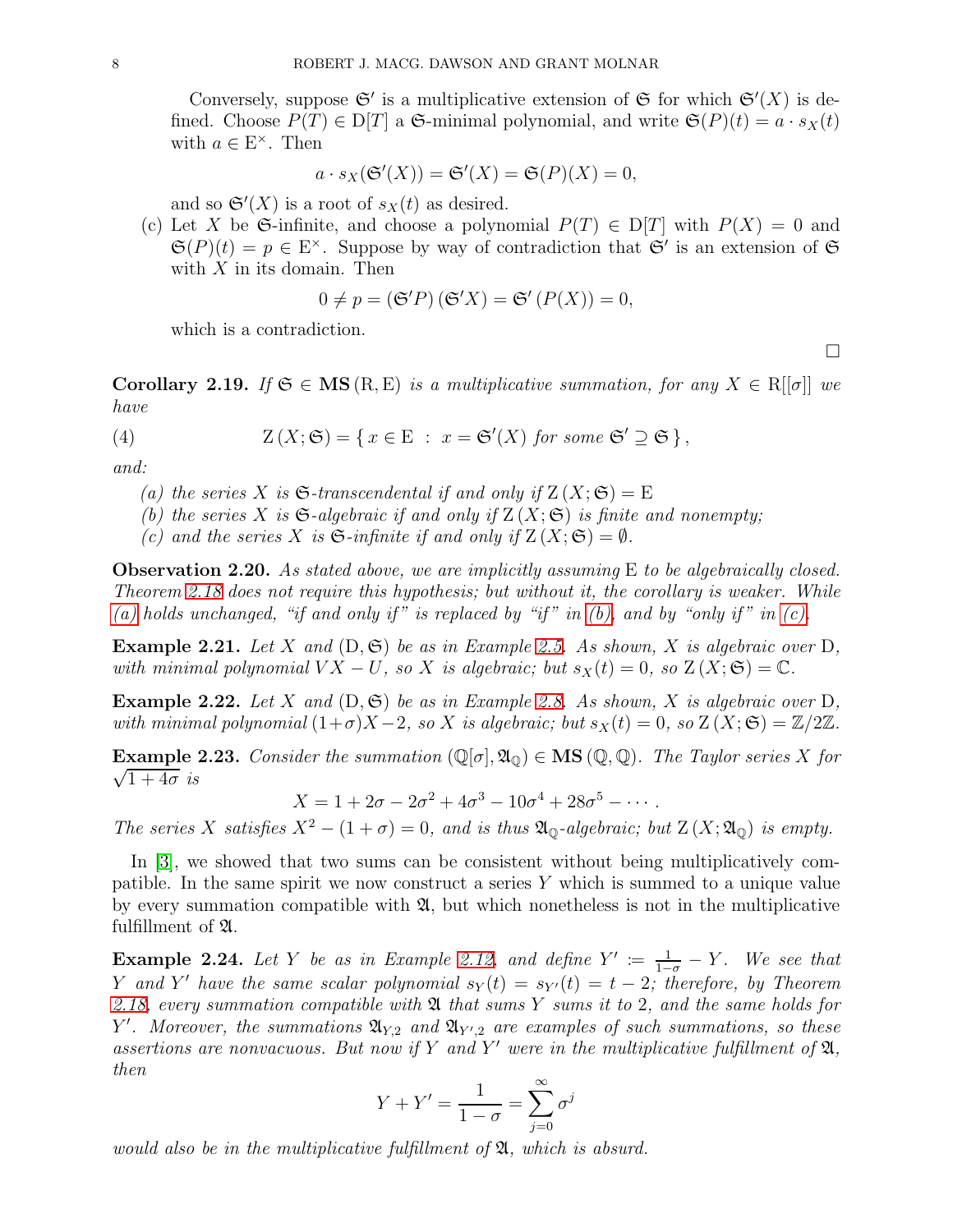Example [2.24](#page-7-3) motivates the following definition.

<span id="page-8-0"></span>**Definition 2.25.** A  $\mathfrak{S}$ -algebraic series  $X \in \mathbb{A}(\mathfrak{S})$  is absolutely  $\mathfrak{S}$ -algebraic if it is  $\mathfrak{S}'$ -algebraic for every  $\mathfrak{S}'$  extending  $\mathfrak{S}$ . We write  $\mathbb{B}(\mathfrak{S})$  for the set of absolutely  $\mathfrak{S}$ -algebraic series; obviously,  $\mathbb{B}(\mathfrak{S}) \subset \mathbb{A}(\mathfrak{S})$ .

**Example 2.26.** The series Y' of Example [2.24](#page-7-3) is  $\mathfrak{A}$ -algebraic, but  $\mathfrak{A}_{Y,2}$ -infinite; therefore it is not absolutely  $\mathfrak{A}\text{-}algebraic$ . However, as shown in [\[4\]](#page-17-2), any series that is telescopable over A is telescopable to the same value over any summation whatsoever; thus, for instance, over any field in which  $0 \neq 2$ , the Grandi series  $G_{-1}$  (Example [2.7\)](#page-4-2) is absolutely  $\mathfrak{A}$ -algebraic.

We could define absolutely G-transcendental series and absolutely G-infinite series similarly, but these definitions would be superfluous; no S-transcendental series is absolutely  $\mathfrak{S}\text{-transcendental}$ , and every  $\mathfrak{S}\text{-infinite}$  series is absolutely  $\mathfrak{S}\text{-infinite}$ .

<span id="page-8-1"></span>**Proposition 2.27.** Let  $(D', \mathfrak{S}')$  be a multiplicative extension of  $(D, \mathfrak{S})$ . Then

 $(a)$   $\mathbb{T}(\mathfrak{S}) \supseteq \mathbb{T}(\mathfrak{S}'),$  $(b) \mathbb{B}(S) \subseteq \mathbb{B}(S')$ ,  $(c) \mathbb{I}(\mathfrak{S}) \subseteq \mathbb{I}(\mathfrak{S}^{\prime}).$ 

*Proof.* Suppose  $X \in \mathbb{T}(\mathfrak{S})$ . Then for every polynomial  $P(T) \in D'[T]$  with  $P(X) = 0$ , we have  $\mathfrak{S}'(P)(t) = 0$ . A fortiori, for every polynomial  $P(T) \in D[T]$  with  $P(X) = 0$ , we have  $\mathfrak{S}(P)(t) = 0$ . Thus  $\mathbb{T}(\mathfrak{S}) \supseteq \mathbb{T}(\mathfrak{S}')$ .

Suppose  $X \in \mathbb{B}(\mathfrak{S})$ . Then X is  $\mathfrak{S}''$ -algebraic for every extension  $\mathfrak{S}''$  of  $\mathfrak{S}$ . But every extension of  $\mathfrak{S}'$  is also an extension of  $\mathfrak{S}$ , and so we see  $X \in \mathbb{B}(\mathfrak{S}')$  as desired.

Finally, suppose  $X \in \mathbb{I}(\mathfrak{S})$ . Then there exists a polynomial  $P(T) \in D[T]$  with  $P(X) = 0$ , and  $\mathfrak{S}(P)(t) = a \in E^{\times}$ . Then viewing  $P(T)$  as an element of  $D'[T]$ , we see that  $X \in$  $\mathbb{I}(\mathfrak{S}^{\prime}).$ ).

In classical analysis, the convergence or divergence of a series  $X$  is unaffected by changing finitely many terms of  $X$ . Within our axiomatic paradigm for summing series, something analogous holds true.

**Definition 2.28.** Two series X and Y in R[ $[\sigma]$ ] are tail-equivalent if there exist  $m, n \in \mathbb{N}$ such that  $\lambda^m(X) = \lambda^n(Y)$ , where

$$
\lambda : \sum_{n=0}^{\infty} A_n \sigma^n \mapsto \sum_{n=0}^{\infty} A_{n+1} \sigma^n
$$

is the left-shift operator. We call the tail-equivalence class  $|X|$  of X the tail of X.

Informally, two series are tail-equivalent if they can be made equal by removing a finite set of terms from each; moreover, tail-equivalence is the symmetric closure of the relation

$$
\exists n \in \mathbb{N}, F \in R[\sigma] : X = F + \sigma^n Y.
$$

This formulation is useful because the operator  $\lambda$  does not have an internal representation in  $R[[\sigma]]$ .

**Theorem 2.29.** If  $P(T)$  is a  $\mathfrak{S}\text{-minimal polynomial for }X$ , and  $F := \sum_{j=0}^{n-1} X_j \sigma^j$ , then  $P'(T) := P(F + \sigma^n T)$  is a  $\mathfrak{S}\text{-minimal polynomial for }\lambda^n$  $\sum$  $(T) := P(F + \sigma^n T)$  is a  $\mathfrak{S}\text{-minimal polynomial for }\lambda^n(X)$ . Conversely, if  $Q(T) = \sum_{j=0}^m Q_j T^j$  is a  $\mathfrak{S}\text{-minimal polynomial for }\lambda^n(X)$ , then  $Q'(T) := \sum_{j=0}^m \sigma^{n(m-j)} Q_j (T - F)^j$ is a  $\mathfrak S$ -minimal polynomial for X.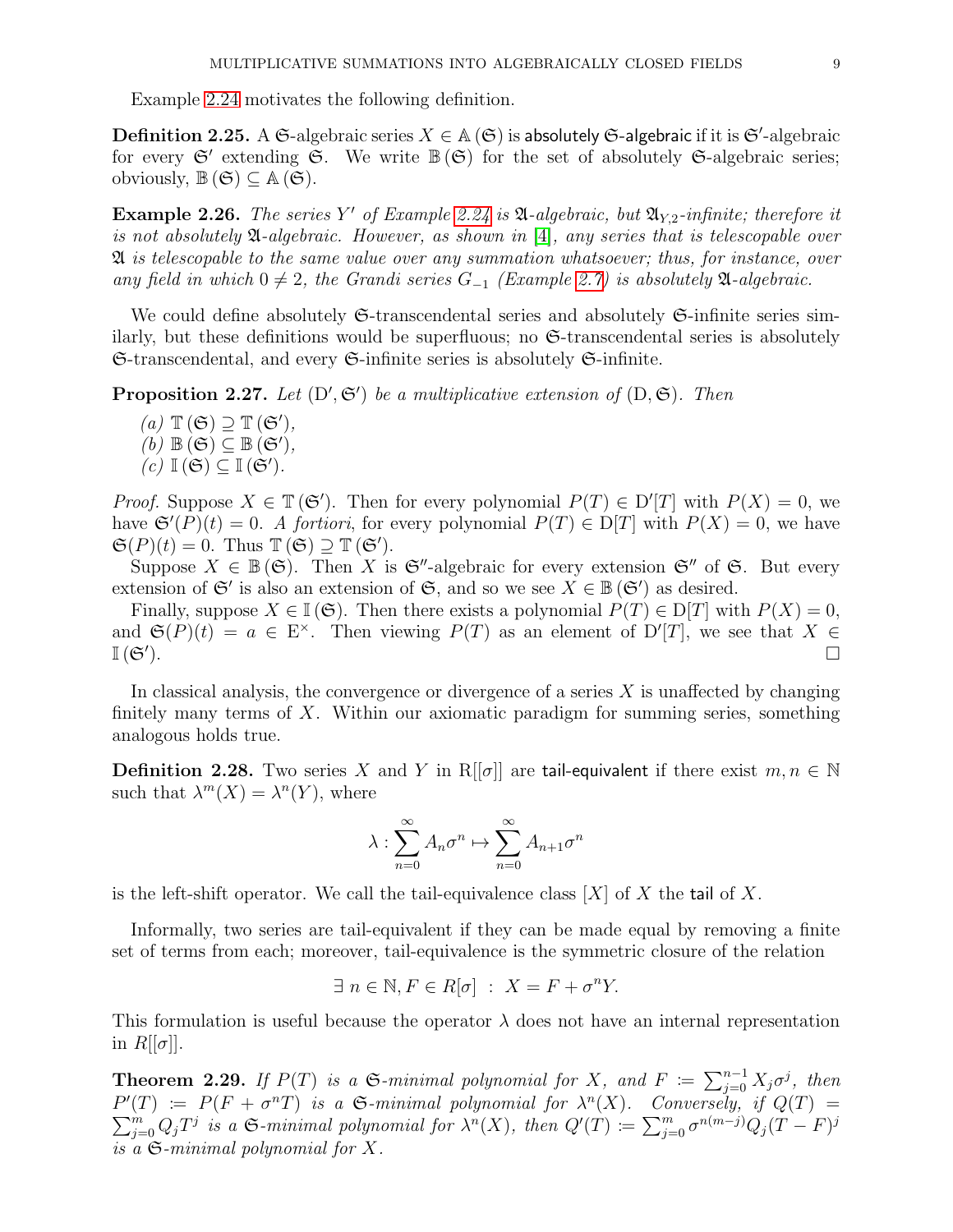*Proof.* For ease of notation, write  $Y \coloneqq \lambda^n(X)$ . Clearly

$$
F + \sigma^n Y = \sum_{j=0}^{n-1} X_j \sigma^j + \sum_{j=n}^{\infty} X_j \sigma^j = X,
$$

so  $P'(Y) = P(F + \sigma^n Y) = P(X) = 0$ . Conversely,

$$
Q'(X) = \sum_{j=0}^{m} \sigma^{n(m-j)} Q_j (X - F)^j = \sigma^{nm} Q(Y) = \sigma^{nm} Q(Y) = 0.
$$

Now write  $\mathfrak{S}(P)(t) = a \cdot s_X(t)$  with  $a \in E^{\times}$ , and  $\mathfrak{S}(Q)(t) = b \cdot s_Y(t)$  with  $b \in E^{\times}$ . Then  $\mathfrak{S}(P')(t) = a \cdot s_X(x'+t)$  divides  $s_Y(t)$  and  $\mathfrak{S}(Q')(t) = b \cdot s_Y(t-x')$  divides  $s_X(t)$ . We conclude that  $s_X(x'+t)$  divides  $s_Y(t)$ , which in turn divides  $s_X(x'+t)$ , and so  $s_X(x'+t) = s_Y(t)$  as desired. Now as  $P'(Y) = 0$  and  $\mathfrak{S}(P')(t)$  is a nonzero multiple of  $s_Y(t)$ , we conclude that  $P'(T)$  is a G-minimal polynomial for Y, and analogously  $Q'(T)$  is a G-minimal polynomial for  $X$ .

<span id="page-9-2"></span>Corollary 2.30. Let X and Y be tail-equivalent series.

- (a) If X is  $\mathfrak{S}\text{-}transcendental$ , then Y is also  $\mathfrak{S}\text{-}transcendental$ .
- (b) If X is (absolutely)  $\mathfrak{S}\text{-}algebraic$ , then Y is also (absolutely)  $\mathfrak{S}\text{-}algebraic$ , and X and
	- Y have both the same G-degree and the same scalar degree.
- (c) If X is  $\mathfrak{S}\text{-infinite}$ , then Y is also  $\mathfrak{S}\text{-infinite}$ .

<span id="page-9-0"></span>Thus, it makes sense to call tails (absolutely)  $\mathfrak{S}\text{-algebraic}, \mathfrak{S}\text{-transcendental},$  or  $\mathfrak{S}\text{-infinite},$ and, in the first case, to refer to the S-degree or scalar degree of a tail.

# 3. Absolutely S-Algebraic Series

Let us take a closer look at the set  $\mathbb{B}(\mathfrak{S})$  of absolutely  $\mathfrak{S}$ -algebraic series. We begin this section with a corrected version of Proposition 2.5i from [\[4\]](#page-17-2).

<span id="page-9-1"></span>**Theorem 3.1.** For every summation  $\mathfrak{S} \in \mathbf{MS}(R, E)$ , the set  $\mathbb{B}(\mathfrak{S}) \subseteq R[[\sigma]]$  is an R-algebra.

*Proof.* Clearly 0 and 1 are absolutely  $\mathfrak{S}\text{-algebraic series.}$  Now let X and Y be any absolutely G-algebraic series, and let  $\mathfrak{S}' \in \mathbf{MS}(R, E)$  be any extension of G. We consider the set  $Z(X+Y;\mathfrak{S}')$ , defined as in [\(4\)](#page-7-4). Let x be a root of the scalar polynomial  $s'_X(t)$  for X over  $\mathfrak{S}'$ ; by Theorem [2.18,](#page-6-0)  $\mathfrak{S}'$  has an extension  $\mathfrak{S}'' \in \mathbf{MS}(R, E)$  such that  $\mathfrak{S}''(X) = x$ . Now as Y is absolutely G-algebraic, we may choose a root y of the scalar polynomial  $s''_Y(t)$  for Y over  $\mathfrak{S}''$ ; applying Theorem [2.18](#page-6-0) again, we may choose a summation  $\mathfrak{S}''' \in MS(R, E)$  extending  $\mathfrak{S}''$  for which  $\mathfrak{S}'''(Y) = y$ . Then

$$
\mathfrak{S}'''(X+Y) = x + y \in \mathcal{E},
$$

and so  $Z(X + Y; \mathfrak{S}')$  is nonempty. On the other hand, since every summation summing  $X + Y$  may be extended to sum X and Y as well, it is clear that

$$
Z(X + Y; \mathfrak{S}') \subseteq \{ x + y \; : \; x \in Z(X; \mathfrak{S}), y \in Z(Y; \mathfrak{S}) \}.
$$

Thus, as both of these latter sets are finite, we see that  $Z(X + Y; \mathfrak{S}')$  is finite as well. Then by Corollary [2.19,](#page-7-5) the series  $X + Y$  is  $\mathfrak{S}'$ -algebraic for every  $\mathfrak{S}' \in MS(R, E)$  extending  $\mathfrak{S}$ , and so  $X + Y$  is absolutely G-algebraic. A completely similar argument shows that XY is absolutely G-algebraic.

We also have the following proposition, which follows from Theorem [2.18.](#page-6-0)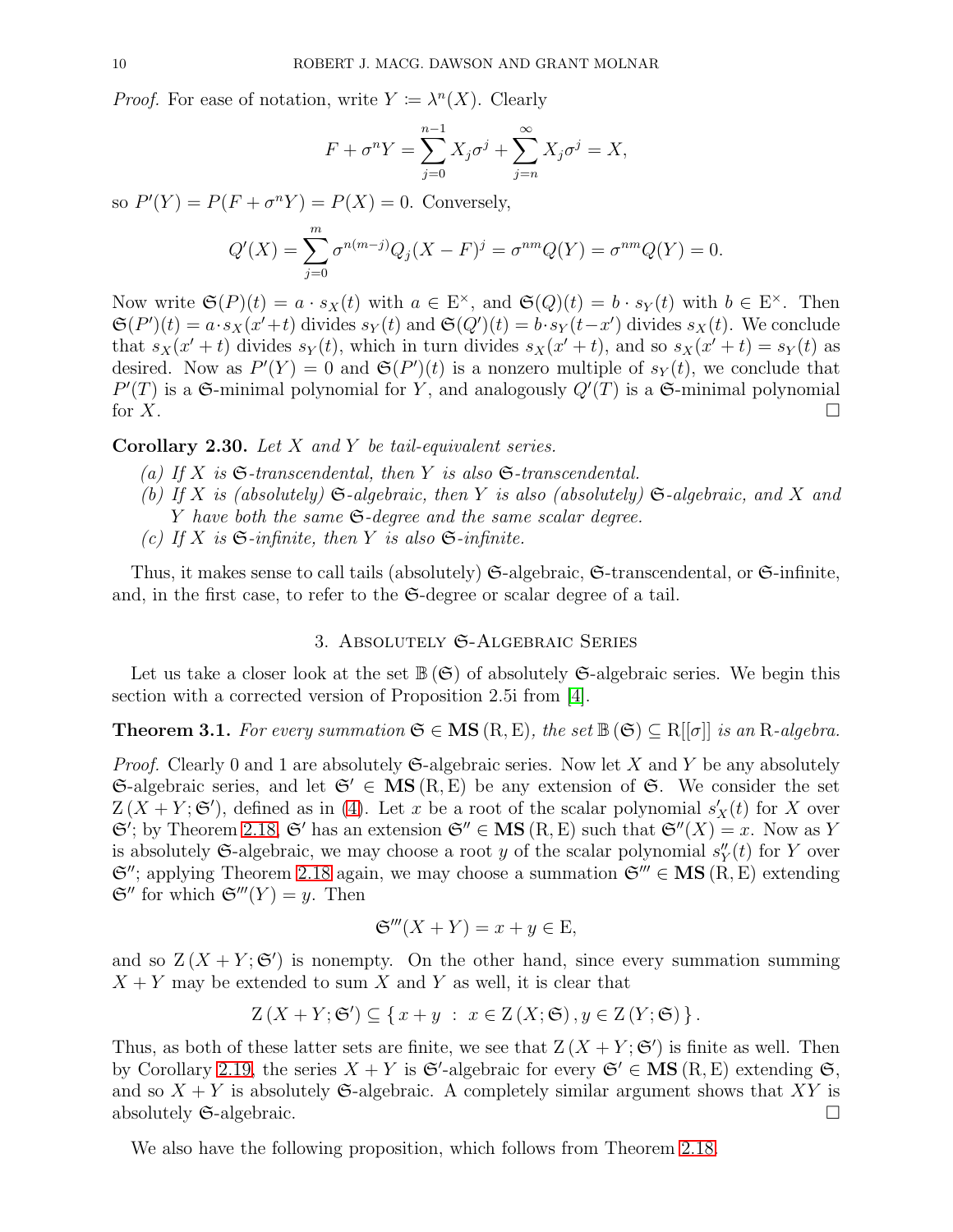<span id="page-10-0"></span>Proposition 3.2. We have

$$
\mathbb{B}(\mathfrak{S}) = \bigcap \{ D' \subseteq R[[\sigma]] \; : \; (D, \mathfrak{S}) \subseteq (D', \mathfrak{S}') \}.
$$

Theorem [3.1](#page-9-1) and Proposition [3.2](#page-10-0) both suggest that the absolutely  $\mathfrak{S}\text{-algebraic series}$  are worthy of further study. Definition [2.13](#page-5-1) classifies a series by means of its scalar polynomial as either S-transcendental, S-algebraic, and S-infinite. Determining whether a S-algebraic series is absolutely  $\mathfrak{S}\text{-algebraic}$  is a much subtler affair. We will require several intermediate lemmas before we can provide our answer (Theorem [3.10\)](#page-13-0).

<span id="page-10-2"></span>**Lemma 3.3.** Let m and n be positive integers, and let  $\alpha_0, \ldots, \alpha_{m-1}, \beta_0, \ldots, \beta_{n-1}$  be indeterminates over  $Z$ . There are unique polynomials

$$
P_{m,n}(T;\alpha_0,\ldots,\alpha_{m-1},\beta_0,\ldots,\beta_{n-1})\in\mathbb{Z}[\alpha_0,\ldots,\alpha_{m-1},\beta_0,\ldots,\beta_{n-1}][T]
$$

and

$$
Q_{m,n}(T;\alpha_0,\ldots,\alpha_{m-1},\beta_0,\ldots,\beta_{n-1}) \in \mathbb{Z}[\alpha_0,\ldots,\alpha_{m-1},\beta_0,\ldots,\beta_{n-1}][T]
$$

<span id="page-10-3"></span>satisfying the following pair of conditions:

- (1)  $P_{m,n}(T; \alpha_0, \ldots, \alpha_{m-1}, \beta_0, \ldots, \beta_{n-1})$  and  $Q_{m,n}(T; \alpha_0, \ldots, \alpha_{m-1}, \beta_0, \ldots, \beta_{n-1})$  are monic of degree mn as polynomials in T.
- <span id="page-10-1"></span>(2) For any commutative ring R' and any elements  $X, Y, A_0, \ldots, A_{m-1}, \beta_0, \ldots, \beta_{n-1} \in \mathbb{R}'$ such that

$$
X^{m} + \sum_{k < m} A_k X^{k} = Y^{n} + \sum_{k < n} B_k Y^{k} = 0,
$$

we have

$$
P_{m,n}(X+Y;A_0,\ldots,A_{m-1},B_0,B_{n-1})=0
$$

and

$$
Q_{m,n}(XY; A_0, \ldots, A_{m-1}, B_0, B_{n-1}) = 0
$$

as elements of R.

*Proof.* Let  $R = \mathbb{Z}[\alpha_0, \ldots, \alpha_{m-1}, \beta_0, \ldots, \beta_{n-1}]$  where  $\alpha_i$  and  $\beta_j$  are indeterminate, let

$$
f(T) := Tm + \sum_{k < m} \alpha_k T^k, \text{ and let}
$$

$$
g(T) := Tn + \sum_{k < n} \beta_k T^k.
$$

Now take  $S := R[\chi, v]/(f(\chi), g(v));$  S is an integral domain. We let  $P_{m,n}(T)$  be the minimal polynomial for  $\chi + v$  over R, and let  $Q_{m,n}(T)$  be the minimal polynomial for  $\chi v$  over R. More explicitly, let S' be the splitting field for  $f(T)$  and  $g(T)$  over S, let  $\chi =: \chi_1, \chi_2, \ldots, \chi_m$ be the roots of  $f(T)$ , and let  $v = v_1, v_2, \ldots, v_n$  be the roots of  $g(T)$ . Then

$$
P_{m,n}(T; \alpha_0, \dots, \alpha_{m-1}, \beta_0, \dots, \beta_{n-1}) = \prod_{i=1}^m \prod_{j=1}^n (T - \chi_i - \upsilon_j), \text{ and}
$$
  

$$
Q_{m,n}(T; \alpha_0, \dots, \alpha_{m-1}, \beta_0, \dots, \beta_{n-1}) = \prod_{i=1}^m \prod_{j=1}^n (T - \chi_i \upsilon_j).
$$

This shows that  $P_{m,n}(T)$  and  $Q_{m,n}(T)$  are both of degree mn in T.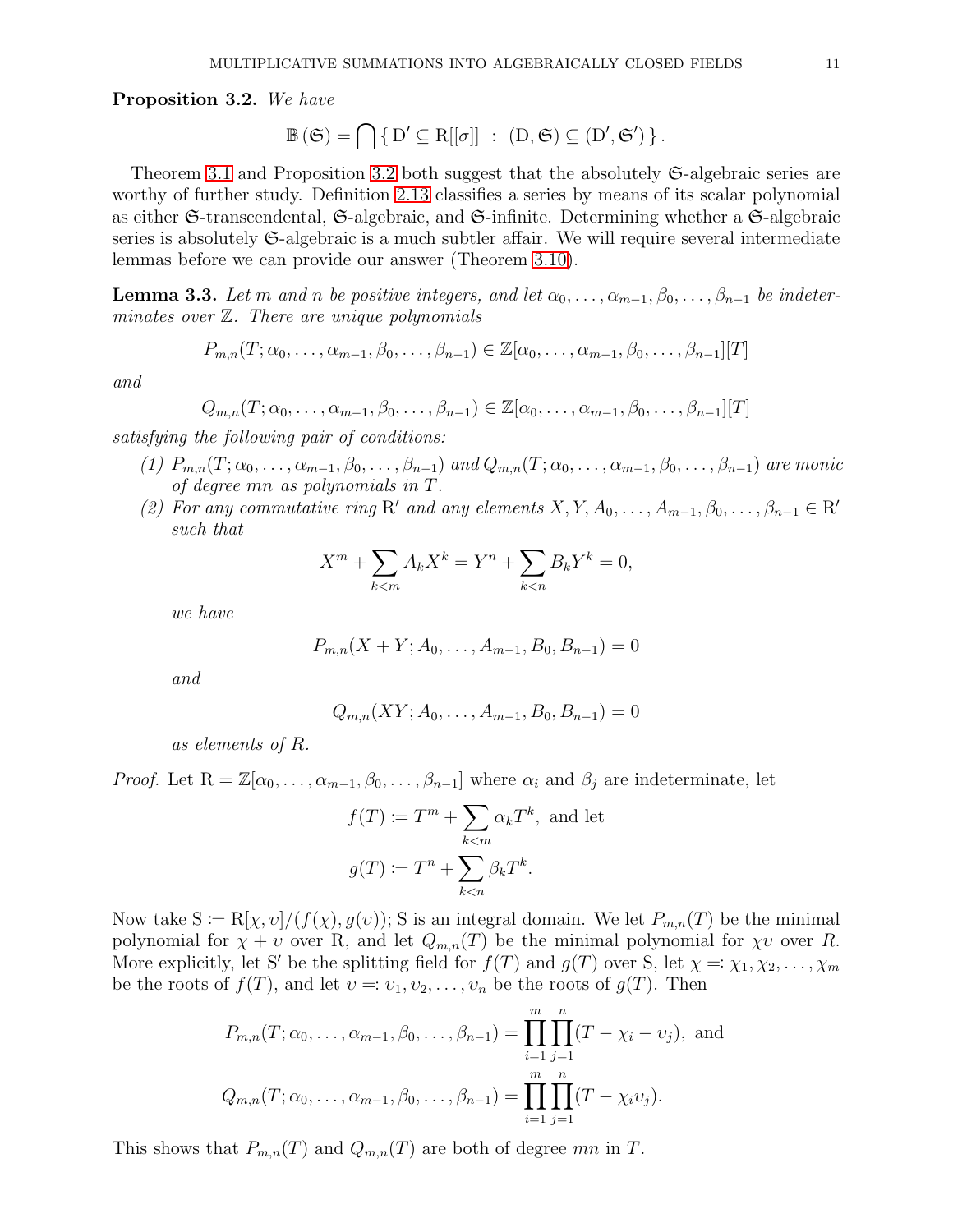Now by construction, S satisfies the following universal property: for any commutative ring R' that contains elements  $X, Y, A_0, \ldots, A_{m-1}, B_0, \ldots, B_{n-1}$  satisfying condition [\(2\)](#page-10-1) of Lemma [3.3,](#page-10-2) there is a unique homomorphism  $\varphi : S \to R'$  such that

$$
\varphi: \upsilon \mapsto X, \chi \mapsto Y, \alpha_i \mapsto A_i, \beta_j \mapsto B_j.
$$

Now as  $\varphi(P_{m,n}(\chi + v)) = 0$  and  $\varphi(Q_{m,n}(\chi v)) = 0$ , the polynomials  $P_{m,n}$  and  $Q_{m,n}$  satisfy properties [\(1\)](#page-10-3) and [\(2\)](#page-10-1) of Lemma [3.3.](#page-10-2) On the other hand, as monic minimal polynomials in an integral domain are unique, and by the uniqueness of commutative rings satisfying universal properties,  $P_{m,n}$  and  $Q_{m,n}$  are the only polynomials with the asserted properties.

The polynomials  $P_{m,n}(T; \alpha_0, \ldots, \alpha_{m-1}, \beta_0, \ldots, \beta_{n-1})$  and  $Q_{m,n}(T; \alpha_0, \ldots, \alpha_{m-1}, \beta_0, \ldots, \beta_{n-1})$ are effectively computable [\[8\]](#page-18-0)[Section 59].

<span id="page-11-0"></span>Lemma 3.4. Let  $P_{m,n}(T; \alpha_0, \ldots, \alpha_{m-1}, \beta_0, \ldots, \beta_{n-1})$  and  $Q_{m,n}(T; \alpha_0, \ldots, \alpha_{m-1}, \beta_0, \ldots, \beta_{n-1})$ be as in Lemma [3.3.](#page-10-2) Then

$$
P_{m,n}(T; 0, \ldots, 0) = Q_{m,n}(T; 0, \ldots, 0) = T^{mn}.
$$

*Proof.* We follow the notation in the proof of Lemma [3.3.](#page-10-2) Note that  $\chi_1, \ldots, \chi_m, \upsilon_1, \ldots, \upsilon_n$  are algebraically independent over  $\mathbb{Z}$ , and so by the universal mapping property of polynomial rings, there exists a map  $\varphi : S' \to \mathbb{Z}$  with  $X_i \mapsto 0$  for all  $1 \leq i \leq m$ , and  $Y_j \mapsto 0$  for all  $1 \leq j \leq n$ . But by the theory of symmetric polynomials, we see that  $X_1, \ldots, X_m \mapsto 0$  if and only if  $\alpha_0, \ldots, \alpha_{m-1} \mapsto 0$ , and  $v_1, \ldots, v_n \mapsto 0$  if and only if  $\beta_0, \ldots, \beta_{n-1} \mapsto 0$ . Then

$$
P_{m,n}(T; 0, \dots, 0) = \prod_{i=1}^{m} \prod_{j=1}^{n} (T - 0 - 0) = T^{mn}, \text{ and}
$$
  

$$
Q_{m,n}(T; 0, \dots, 0) = \prod_{i=1}^{m} \prod_{j=1}^{n} (T - 0 \cdot 0) = T^{mn},
$$
as desired.

If X and Y are  $\mathfrak{S}\text{-}\inf$  interimposity it makes sense for their product to be  $\mathfrak{S}\text{-}\inf$  interimposity as well. This is true (Corollary [4.6\)](#page-16-1), but we first prove a weaker claim.

<span id="page-11-1"></span>**Lemma 3.5.** If X and Y are  $\mathfrak{S}\text{-infinite}$ , then  $s_{XY}(T) = t^{\ell}$  for some  $\ell \geq 0$ . Equivalently,  $Z(XY; \mathfrak{S}) \subseteq \{0\}.$ 

*Proof.* Let X and Y be  $\mathfrak{S}\text{-infinite}$ . By Corollary [2.30,](#page-9-2) we may assume without loss of generality that X and Y are units. Now let  $P(T) = \sum_{n=1}^{m}$  $k=0$  $P_kT^k$  be a  $\mathfrak{S}\text{-minimal polynomial}$ 

for X, and let  $Q(T) = \sum_{n=1}^{n}$  $_{k=0}$  $Q_k T^k$  be a G-minimal polynomial for Y. Suppose first that  $P_0 = Q_0 = 1$ . In this case, we see that  $P^{R}(T)$  and  $Q^{R}(T)$  are monic, and  $\mathfrak{S}(P^{R})(t) = t^m$ and  $\mathfrak{S}(Q^R)(t) = t^n$ . By Corollary [2.16](#page-6-2) and Lemma [3.3,](#page-10-2) we conclude  $X^{-1}Y^{-1}$  is a root of  $Q_{m,n}(T; P_m, P_{m-1}, \ldots, P_1, Q_n, Q_{n-1}, \ldots, Q_1)$ . Moreover, since  $\mathfrak{S}(P_k) = 0$  for  $k < m$  and  $\mathfrak{S}Q_k = 0$  for  $k < n$ , we may apply Lemma [3.4](#page-11-0) to conclude

$$
\mathfrak{S}(Q_{m,n}(t; P_m, P_{m-1}, \ldots, P_1, Q_n, Q_{n-1}, \ldots, Q_0)) = Q_{m,n}(t; 0, \ldots, 0) = t^{mn}.
$$

Then by Proposition [2.14,](#page-5-2) we see  $s_{X^{-1}Y^{-1}}(t)$  divides  $t^{mn}$ , and so  $s_{X^{-1}Y^{-1}}$  is a power of t. Thus the sum of a G-minimal polynomial for  $X^{-1}Y^{-1}$  has exactly one nonzero term, and so the sum of its reflected polynomial will also only have one nonzero term. By Corollary [2.16,](#page-6-2) we conclude that the scalar polynomial for  $XY$  also has only one nonzero term, and the lemma follows in this case.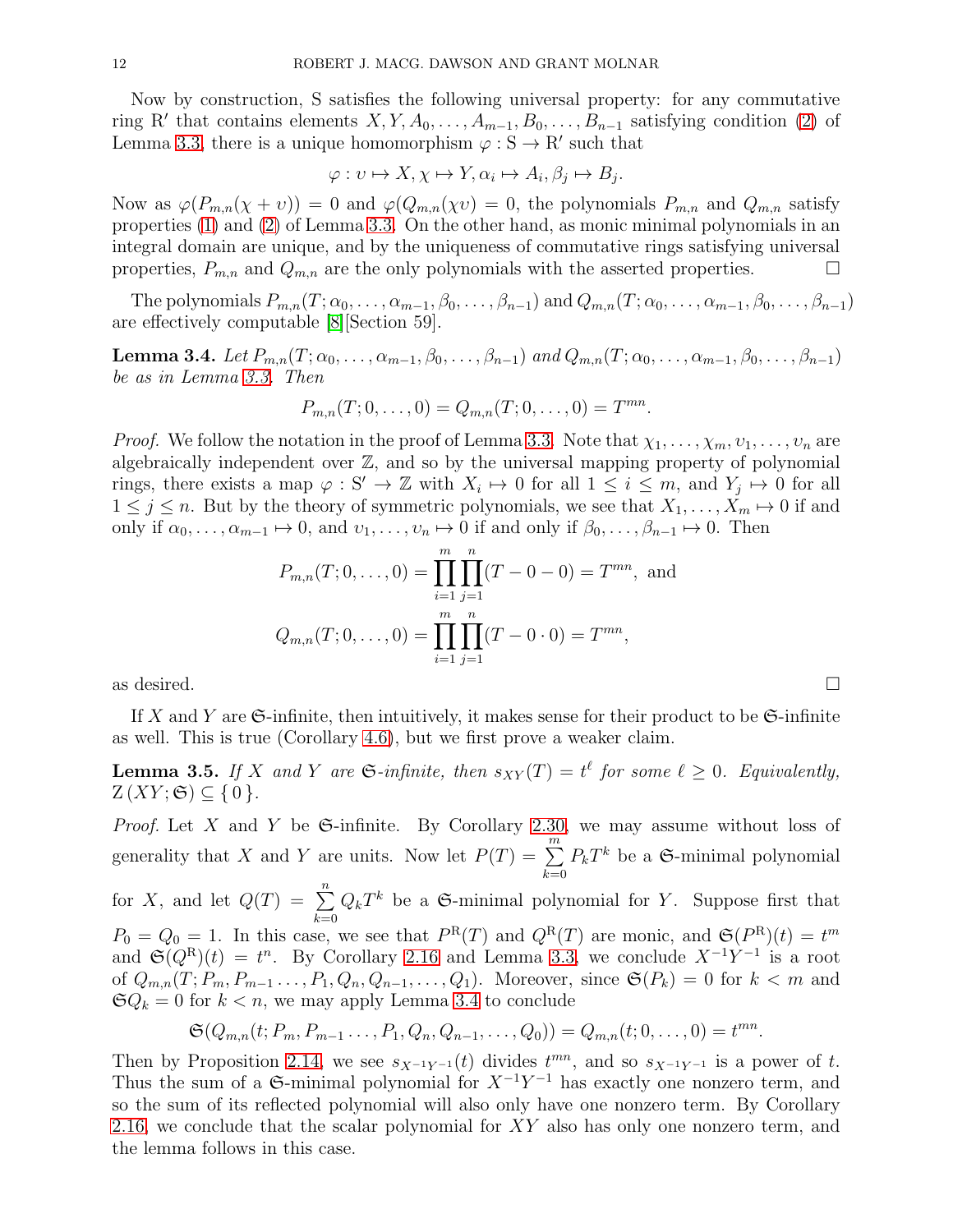We now relax the condition that  $P_0 = Q_0 = 1$ . In any case,  $P_0 Q_0 X^{-1} Y^{-1}$  is a root of the monic polynomial

$$
Q_{m,n}(T; P_0^{m-1}P_m, P_0^{m-2}P_{m-1}\ldots, P_1, Q_0^{n-1}Q_n, Q_0^{n-2}Q_{n-1},\ldots,Q_0),
$$

and

$$
\mathfrak{S}(Q_{m,n}(t; P_0^{m-1}P_m, P_0^{m-2}P_{m-1}\ldots, P_1, Q_0^{n-1}Q_n, Q_0^{n-2}Q_{n-1}, \ldots, Q_0)) = t^{mn}.
$$

As X and Y are G-infinite, we must have  $p := \mathfrak{S}(P_0) \neq 0$  and  $q := \mathfrak{S}(Q_0) \neq 0$ . Thus  $Z(P_0Q_0X^{-1}Y^{-1};\mathfrak{S}) \subseteq \{0\}$ . Now suppose by way of contradiction that  $Z(XY;\mathfrak{S}) \nsubseteq \{0\},$ and choose  $a \neq 0$  an element of  $Z(XY;\mathfrak{S})$ . By Theorem [2.18](#page-6-0) and Theorem [1.7,](#page-2-1) we may choose a rationally closed extension  $\mathfrak{S}'$  of  $\mathfrak{S}$  with  $\mathfrak{S}(XY) = a$ . As  $\mathfrak{S}'$  is rationally closed, we must have  $\mathfrak{S}'(X^{-1}Y^{-1}) = \frac{1}{a}$ , and by multiplicativity  $\mathfrak{S}'(P_0Q_0X^{-1}Y^{-1}) = \frac{pq}{a} \neq 0$ . Then by Corollary [2.19,](#page-7-5) we have

$$
0 \neq \frac{pq}{a} \in Z\left(P_0Q_0X^{-1}Y^{-1}; \mathfrak{S}'\right) \subseteq Z\left(P_0Q_0X^{-1}Y^{-1}; \mathfrak{S}\right) \subseteq \{0\},\
$$

which is a contradiction.  $\Box$ 

<span id="page-12-5"></span>**Definition 3.6.** A series X is practically G-zero if it is absolutely G-algebraic and  $s_X(t) = t^m$ for some  $m > 0$ .

By Theorem [2.18,](#page-6-0) Corollary [2.15,](#page-6-3) and Definition [2.25,](#page-8-0) a series X is practically  $\mathfrak{S}\text{-}$  zero if and only if every summation  $\mathfrak{S}'$  extending  $\mathfrak{S}$  has an extension  $\mathfrak{S}''$  such that  $\mathfrak{S}''(X) = 0$ . See also Definitions [4.1](#page-14-1) and [4.3](#page-15-1) below.

<span id="page-12-1"></span>**Lemma 3.7.** Let U be a unit of R[[ $\sigma$ ]]. Then U is  $\mathfrak{S}\text{-infinite}$  if and only  $U^{-1}$  is practically S-zero.

*Proof.* Suppose first that U is  $\mathfrak{S}\text{-infinite}$ , and let  $P(T) = \sum_{n=1}^{m}$  $_{k=0}$  $P_kT^k$  be a  $\mathfrak{S}\text{-minimal poly-}$ nomial for U with  $P_m \neq 0$ . By Corollary [2.16,](#page-6-2)  $s_{U^{-1}}(t)$  divides  $\mathfrak{S}(P^R)(t)$ . But  $\mathfrak{S}(P^R)(t)$  $\mathfrak{S}(P_0)t^m$ , and so  $U^{-1}$  is either G-infinite or G-algebraic with zero as its only root. Now suppose by way of contradiction that  $U^{-1}$  is not practically G-zero. Then there is some extension  $\mathfrak{S}'$  of  $\mathfrak{S}$  for which  $U^{-1}$  is  $\mathfrak{S}'$ -infinite. Now by Lemma [3.5,](#page-11-1) we see that  $U \cdot U^{-1} = 1$ has a scalar polynomial over  $\mathfrak{S}'$  of the form  $t^m$  for some m, which is absurd. Thus  $U^{-1}$  is practically S-zero as desired.

On the other hand, suppose that  $U^{-1}$  is practically G-zero, and suppose by way of contradiction that U is not  $\mathfrak{S}\text{-infinite}$ . Then U is  $\mathfrak{S}\text{-algebraic}$  or  $\mathfrak{S}\text{-transcendental}$ , and so by Theorem [2.18,](#page-6-0) we may find  $x \in E$  and  $\mathfrak{S}'$  an extension of  $\mathfrak{S}$  such that  $\mathfrak{S}'(U) = x$ . On the other hand, as  $U^{-1}$  is practically G-zero, there is an extension  $\mathfrak{S}''$  of  $\mathfrak{S}'$  such that  $\mathfrak{S}''(U^{-1})=0$ . Then

$$
1 = \mathfrak{S}''(U \cdot U^{-1}) = \mathfrak{S}''(U) \cdot \mathfrak{S}''(U^{-1}) = x \cdot 0 = 0,
$$

which is a contradiction.  $\Box$ 

**Example 3.8.** The series Y of Example [2.3](#page-3-3) is the reciprocal of the series X of Example [3.13;](#page-14-2) its A-minimal polynomial is 1, so it is A-infinite.

<span id="page-12-4"></span><span id="page-12-3"></span><span id="page-12-2"></span>**Proposition 3.9.** Let  $U \in R[[\sigma]]$  be a unit. Then

- (a) The series U is  $\mathfrak{S}\text{-}transcendental$  if and only if  $U^{-1}$  is  $\mathfrak{S}\text{-}transcendental$ .
- (b) The series U is (absolutely)  $\mathfrak{S}\text{-algebraic if and only if } U^{-1}$  is either  $\mathfrak{S}\text{-infinite or}$ (absolutely)  $\mathfrak{S}\text{-}algebraic but not practically \mathfrak{S}\text{-}zero.$
- <span id="page-12-0"></span>(c) The series U is  $\mathfrak{S}\text{-infinite}$  if and only if  $U^{-1}$  is practically  $\mathfrak{S}\text{-}zero$ .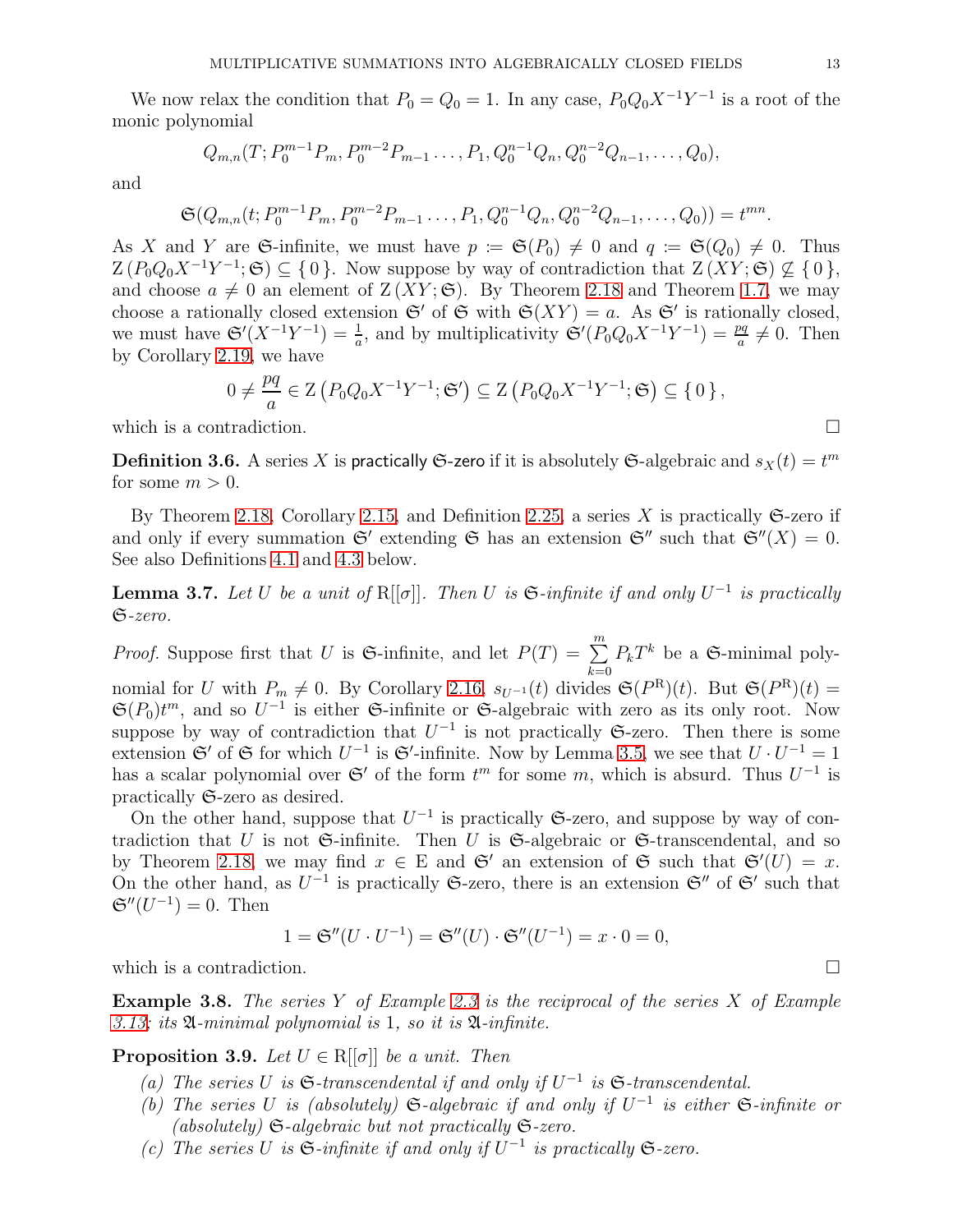*Proof.* Let  $U \in R[[\sigma]]$  be a unit. We apply Corollary [2.19.](#page-7-5) For each  $x \in Z(U; \mathfrak{S})$ , there exists a multiplicative summation  $\mathfrak{S}_x$  such that  $\mathfrak{S}_x(U) = x$ . Replacing  $\mathfrak{S}_x$  with its rational closure if necessary, we may take  $\mathfrak{S}_x$  to be rationally closed. Then if  $x \neq 0$ , we see  $\mathfrak{S}_x(U^{-1}) = x^{-1}$ . A fortiori, we conclude

$$
\{x^{-1} : x \in Z(U; \mathfrak{S}), x \neq 0\} \subseteq Z(U^{-1}; \mathfrak{S}).
$$

Suppose first that  $U$  is  $\mathfrak{S}\text{-transcendental}$ . The field E is algebraically closed, and so is infinite. Thus  $Z(U^{-1}; \mathfrak{S}) \supseteq E^{\times}$  is infinite, so by Corollary [2.19](#page-7-5) the series  $U^{-1}$  is  $\mathfrak{S}\text{-transcendental}$ . By symmetry, if  $U^{-1}$  is G-transcendental then U is G-transcendental.

Now [\(c\)](#page-12-0) is just Lemma [3.7,](#page-12-1) and [\(b\)](#page-12-2) follows from [\(a\),](#page-12-3) [\(c\),](#page-12-0) and the partition [\(1\)](#page-5-3).

At last, we are ready to distinguish which S-algebraic series are absolutely S-algebraic.

<span id="page-13-2"></span><span id="page-13-1"></span><span id="page-13-0"></span>**Theorem 3.10.** Let X be a  $\mathfrak{S}\text{-}algebraic series.$  The following are equivalent:

- (a) The series X is absolutely  $\mathfrak{S}\text{-}algebraic$ .
- <span id="page-13-3"></span>(b) For some unit U tail-equivalent to X, we have  $s_{U^{-1}}(0) \neq 0$ .
- (c) For every unit U tail-equivalent to X, we have  $s_{U^{-1}}(0) \neq 0$ .

*Proof.* ([a](#page-13-1))  $\implies$  (b[\):](#page-13-2) Let X be an absolutely G-algebraic series, and let  $U := 1 - \sigma + \sigma^2 X$ . As  $U \in 1 + \sigma R[[\sigma]] \subseteq R[[\sigma]]^{\times}$ , we see U is a unit, which is manifestly tail-equivalent to X. Thus by Corollary [2.30,](#page-9-2) U is absolutely  $\mathfrak{S}\text{-algebraic}$ . But now suppose by way of contradiction that  $s_{U^{-1}}(0) = 0$ . Then by Theorem [2.18,](#page-6-0) there is a multiplicative summation G' extending  $\mathfrak S$  such that  $\mathfrak S'(U^{-1})=0$ . In particular,  $U^{-1}$  is practically  $\mathfrak S'$ -zero, and so U is  $\mathfrak S'$ -infinite by Lemma [3.7.](#page-12-1) But as U is absolutely  $\mathfrak{S}\text{-algebraic},$  Proposition [2.27](#page-8-1) tells us U is absolutely S′ -algebraic, and we obtain a contradiction.

(b[\)](#page-13-2)  $\implies$  ([c](#page-13-3)): We proceed by contrapositive. Suppose that V is a unit tail-equivalent to X with  $s_{V^{-1}}(0) = 0$ . By Theorem [2.18,](#page-6-0) there exists a summation  $\mathfrak{S}'$  extending  $\mathfrak{S}$  such that  $\mathfrak{S}'(V^{-1}) = 0$ . A fortiori, we see  $V^{-1}$  is practically  $\mathfrak{S}'$ -zero, and so by Lemma [3.7,](#page-12-1) we see V is  $\mathfrak{S}'$ -infinite. Then by Corollary [2.30,](#page-9-2) if U is a unit is tail-equivalent to V, then U is  $G'$ -infinite; equivalently, if U is a unit tail-equivalent to X, then U is  $G'$ -infinite. Applying Lemma [3.7](#page-12-1) again, we see that such a  $U^{-1}$  is practically  $\mathfrak{S}'$ -zero. Then by Corollary [2.15,](#page-6-3) we conclude  $s_{U^{-1}}(0) = 0$ , which proves our claim.

 $(c) \implies (a)$  $(c) \implies (a)$  $(c) \implies (a)$  $(c) \implies (a)$  $(c) \implies (a)$ : Suppose by contrapositive that X is not absolutely G-algebraic, and let  $U := 1 - \sigma + \sigma^2 X$ . If X is G-transcendental, then by Corollary [2.30,](#page-9-2) so is U, and so by Proposition [3.9,](#page-12-4)  $U^{-1}$  is G-transcendental. Then  $s_{U^{-1}}(t) = 0$ , and in particular  $s_{U^{-1}}(0) = 0$ , as desired. Suppose now that X is neither absolutely  $\mathfrak{S}\text{-algebraic}$  nor  $\mathfrak{S}\text{-transcendental}$ . Then X is  $\mathfrak{S}'$ -infinite for some extension  $\mathfrak{S}'$  of  $\mathfrak{S}$ ; by Corollary [2.30,](#page-9-2) U is also  $\mathfrak{S}'$ -infinite. Now by Corollary [3.7,](#page-12-1)  $U^{-1}$  is effectively  $\mathfrak{S}'$ -zero, so the scalar polynomial for  $U^{-1}$  with respect to  $\mathfrak{S}'$  is a positive power of t. Then by Corollary [2.15,](#page-6-3) that same power of t divides  $s_{U^{-1}}(t)$ , and so  $s_{U^{-1}}(0) = 0$ . Our assertion holds by contrapositive.

**Corollary 3.11.** A unit U of R[ $[\sigma]$ ] is absolutely G-algebraic if and only if  $s_{U^{-1}}(0) \neq 0$ .

We have another sufficient condition for a series  $X$  to be absolutely  $\mathfrak{S}\text{-algebraic.}$ 

<span id="page-13-4"></span>**Corollary 3.12.** If X is a  $\mathfrak{S}\text{-}algebraic series with  $\mathfrak{S}\text{-}degree$  equal to its scalar degree, then$ X is absolutely  $\mathfrak{S}\text{-}algebraic$ .

*Proof.* Let  $U = 1 - \sigma + \sigma^2 X$ ; by Corollary [2.30,](#page-9-2) U is absolutely G-algebraic if and only if X is absolutely G-algebraic. Now suppose that that the G-degree of  $U$  equals its scalar degree, and let  $P(t)$  be a G-minimal polynomial for U with degree equal to its G-degree. Then  $P^{R}(U^{-1}) = 0$ , and so  $s_{U^{-1}}(t)$  divides  $\mathfrak{S}(P^{R})(t)$ . But observe that  $P^{R}(0) \neq 0$ , hence  $s_{U^{-1}}(0) \neq 0$ . Then by Theorem [3.10,](#page-13-0) our claim follows.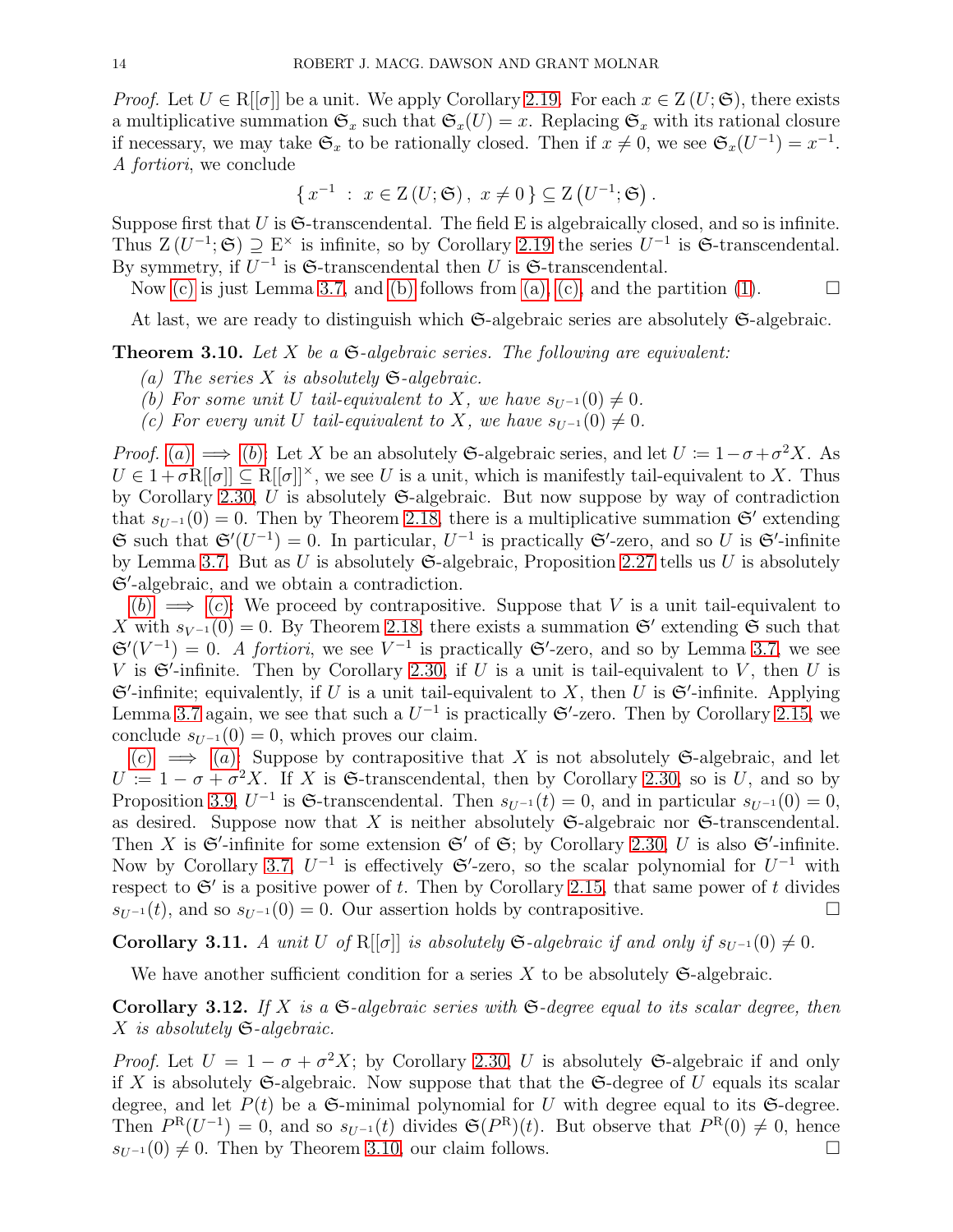<span id="page-14-2"></span>**Example 3.13.** Let  $X \in \mathbb{C}[\sigma]$  be the the Taylor series for  $\sqrt{1-\sigma}$ , so

$$
X \coloneqq 1 - \frac{\sigma}{2} - \frac{\sigma^2}{8} - \frac{\sigma^3}{16} - \frac{5\sigma^4}{128} - \frac{7\sigma^5}{256} - \cdots.
$$

We see X has minimal polynomial  $T^2 - (1 - \sigma)$  and scalar polynomial  $t^2$ . It is thus  $\mathfrak{A}$ -algebraic; indeed, by Corollary [3.12,](#page-13-4) Y is absolutely  $\mathfrak{S}\text{-algebraic.}$  As  $Z(X;\mathfrak{S}) = \{0\}$ , we conclude that X is practically  $\mathfrak{S}\text{-}zero.$ 

Although Corollary [3.12](#page-13-4) provides a sufficient criterion for verifying that a series is absolutely S-algebraic, we have been unable to determine if this condition is also necessary. Thus, we pose the following question.

<span id="page-14-0"></span>Question 3.14. Suppose  $\mathfrak{S}$  is a multiplicative summation to an algebraically closed field E. If X is an absolutely  $\mathfrak{S}\text{-algebraic series}$ , must it have  $\mathfrak{S}\text{-degree}$  equal to its scalar degree?

#### 4. Univalent Extensions

Recall that E is an algebraically closed field. Although  $\mathcal{Q}$  is multiplicatively canonical, it is generally not the multiplicative fulfillment of  $\mathfrak{S}$ . Consider for instance the series X of Example [3.13.](#page-14-2) This series was shown to be practically  $\mathfrak{A}$ -zero; it follows, by the remarks after Definition [3.6,](#page-12-5) that X is in the multiplicative fulfillment of  $\mathfrak{A}$ . On the other hand, X is not a rational function in  $\sigma$ , and so is not an element of  $\mathcal{Q}R[\sigma]$ . This example is suggestive: if the scalar polynomial of an absolutely  $\mathfrak{S}\text{-algebraic series }X$  is not linear but still only has one root, this forces  $X$  to be summed to a unique value, and places it in the multiplicative fulfillment of  $\mathfrak{S}$ . In this section, we follow this intuition to construct the multiplicative fulfillment of  $\mathfrak{S}$ .

<span id="page-14-1"></span>**Definition 4.1.** If X is G-algebraic and  $s_X(t) = (t - \rho)^m$  for some  $\rho \in \mathbb{E}$  and  $m > 0$ , we say X is G-univalent with root  $\rho =: \rho_X$ . If in addition X is absolutely G-algebraic, we say X is absolutely G-univalent with root  $\rho_X$ .

A series X is practically G-zero exactly if it is absolutely G-univalent with root  $\rho_X = 0$ ; thus, Definition [4.1](#page-14-1) provides a natural extension of Definition [3.6.](#page-12-5)

**Example 4.2.** Let Z be the Taylor series of  $\frac{3-\sigma+\sqrt{1-6\sigma+5\sigma^2}}{2}$ ; thus we have  $Z = 2 - 2\sigma - \sigma^2 - 3\sigma^3 - 10\sigma^4 - 36\sigma^5 - \dots$ 

We claim  $Z$  is  $\mathfrak A$ -univalent. Indeed,  $Z$  has  $\mathfrak S$ -minimal polynomial

$$
P(T) = T^{2} - (3 - \sigma)T + (2 - \sigma^{2}) \in D[t];
$$

therefore its scalar polynomial is

$$
s_Z(t) = t^2 - 2t + 1 = (t - 1)^2
$$

and so Z is  $\mathfrak{A}$ -univalent with root  $\rho_Z = 1$ . Corollary [3.12](#page-13-4) confirms that Z is absolutely S-univalent.

The series Y described in Example [2.12](#page-5-0) furnishes an example of a series which is  $\mathfrak{S}$ univalent but not absolutely S-univalent.

Note that if X is absolutely  $\mathfrak{S}\text{-univalent}$ , then by Corollary [2.15](#page-6-3) and Proposition [2.27,](#page-8-1) it is absolutely  $\mathfrak{S}'$ -univalent for every  $\mathfrak{S}' \in \mathbf{MS}(R, E)$  extending  $\mathfrak{S}$  and the root of X is invariant under extensions of the summation.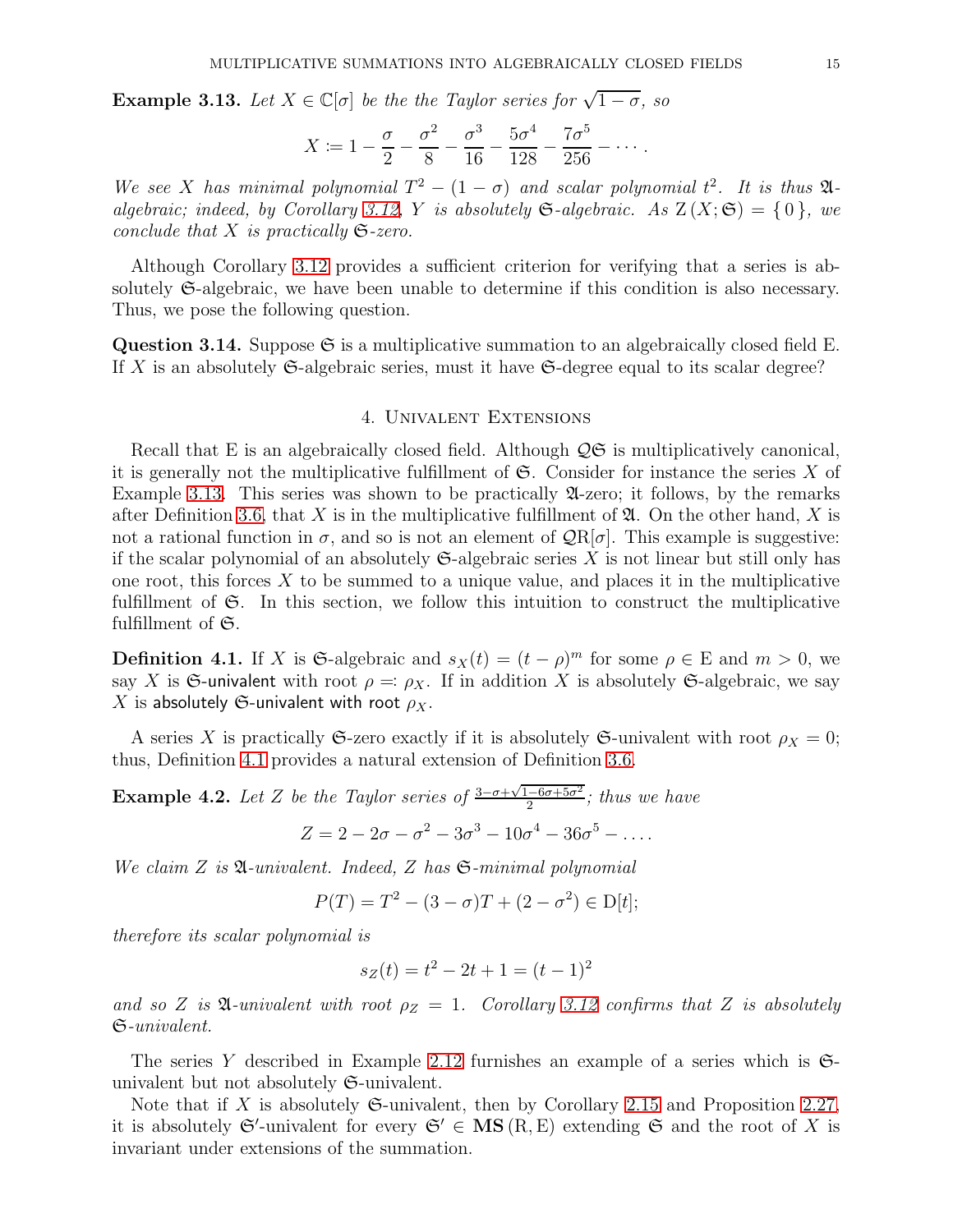<span id="page-15-1"></span>**Definition 4.3.** For any multiplicative summation  $(D, \mathfrak{S}) \in \mathbf{MS}(R, E)$ , the univalent extension (UD, US) of (D, S) is defined as follows. For  $X \in R[[\sigma]]$ , we say  $X \in U$ D if X is absolutely S-univalent. We define

$$
\mathcal{U}\mathfrak{S}: \mathcal{U}\mathfrak{D} \to \mathbb{E},
$$
  

$$
\mathcal{U}\mathfrak{S}: X \mapsto \rho_X \text{ if } X \text{ is as above.}
$$

We extend this definition to weakly multiplicative summations  $(D, \mathfrak{S}) \in \mathbf{wMS}(R, E)$  by setting  $(UD, U\mathfrak{S}) := (UMD, UMG)$ .

<span id="page-15-2"></span>**Lemma 4.4.** For any multiplicative summation  $(D, \mathfrak{S})$ ,  $(\mathcal{UD}, \mathcal{UB})$  is a well-defined multiplicative summation. Moreover, the image of  $U\mathcal{D}$  under  $U\mathfrak{S}$  is a purely inseparable extension of the field of fractions of  $\mathfrak{S}(D)$ . In particular, if E is of characteristic 0, then the image of UD under  $U\mathfrak{S}$  is the field of fractions of  $\mathfrak{S}(D)$ .

*Proof.* The map  $\mathcal{U}\mathfrak{S}$  is well-defined as a function because  $s_X(t)$  is well-defined for every  $\mathfrak{S}$ algebraic  $X \in R[[\sigma]]$ . If X and Y are absolutely G-univalent, then by Theorem [3.1](#page-9-1) we see  $X + Y$  and XY are absolutely G-algebraic. Then as E is algebraically closed, we see

$$
\emptyset \subsetneq Z(X+Y;\mathfrak{S}) \subseteq \{x+y \; : \; x \in Z(X;\mathfrak{S}), y \in Z(Y;\mathfrak{S})\} = \{\rho_X + \rho_Y\},\
$$

and  $X + Y$  is absolutely G-univalent with root  $\rho_X + \rho_Y$ . A similar argument holds for XY. Thus  $\mathcal{U}\mathfrak{S}$  is a multiplicative summation, and the image of  $\mathcal{U}\mathfrak{S}$  is at least an R-algebra.

The proof that the image of  $\mathcal{U}\mathfrak{S}$  is a field proceeds along the same lines as in the proof of Proposition [1.8.](#page-2-2) Let  $x \neq 0$  be in the image of  $\mathcal{U}\mathfrak{S}$ , and choose  $X \in \mathcal{U}$ D with  $\mathcal{U}\mathfrak{S}(X) = x$ . Replacing X with  $1 - \sigma + \sigma^2 X$  if necessary, we may assume that X is a unit. By assumption  $s_X(0) \neq 0$ , then by Theorem [3.10,](#page-13-0) we see  $X^{-1}$  is absolutely G-algebraic. But now let  $P(T) = \sum$  $\ell$  $_{k=0}$  $P_k T^k$  be a G-minimal polynomial for X, and suppose  $\mathfrak{S}(P)(t) = a \cdot (t-x)^m$  with  $a \in E^{\times}$ . Note  $\mathfrak{S}(P^R)(t) = a(-x)^m \cdot t^{\ell-m}(t-x^{-1})^m$ , then by Corollary [2.16,](#page-6-2) we see  $s_{X^{-1}}(t)$ divides  $t^{\ell-m}(t-x^{-1})^m$ . Applying Theorem [3.10](#page-13-0) again and recalling that X is absolutely G-algebraic, we see that  $s_{X^{-1}}(0) \neq 0$ , and so  $X^{-1}$  is absolutely G-univalent with root  $x^{-1}$ . It remains to show that this field is a totally inseparable extension of the field of fractions of  $\mathfrak{S}(D)$ .

Let X be G-univalent with root  $\rho_X$ . Then there exists a G-minimal polynomial  $P(T) \in$  $D[t]$  with  $P(X) = 0$  and  $\mathfrak{S}(P)(t) = a \cdot (t - \rho_X)^m$  for some  $a \in E^\times$  and  $m > 0$  an integer. If E is of characteristic 0 then

$$
\rho_X = -\frac{\mathfrak{S}(P_{m-1})}{m\mathfrak{S}(P_m)}
$$

is an element of the field of fractions of  $\mathfrak{S}(D)$  as desired. Otherwise, let p prime be the characteristic of E, and write  $m = p^{\mu} \cdot m'$  with  $(p, m') = 1$ . Then

$$
\rho_X^{p^{\mu}}=-\frac{\mathfrak{S}(P_{p^{\mu}.(m'-1)})}{m'\mathfrak{S}(P_m)}
$$

and so  $\rho_X$  is a  $p^{\mu}$ th root of an element of the field of fractions of  $\mathfrak{S}(D)$ , hence purely inseparable over the field of fractions of  $\mathfrak{S}(D)$ . The claim follows.

<span id="page-15-0"></span>**Theorem 4.5.** The map of multiplicative summations

 $U : MS(R, E) \rightarrow MS(R, E)$ 

is a well-defined extension map. Moreover,  $U$  is idempotent, multiplicatively canonical, preserves multiplicative compatibility, and subsumes  $\mathcal T$  and  $\mathcal Q$ .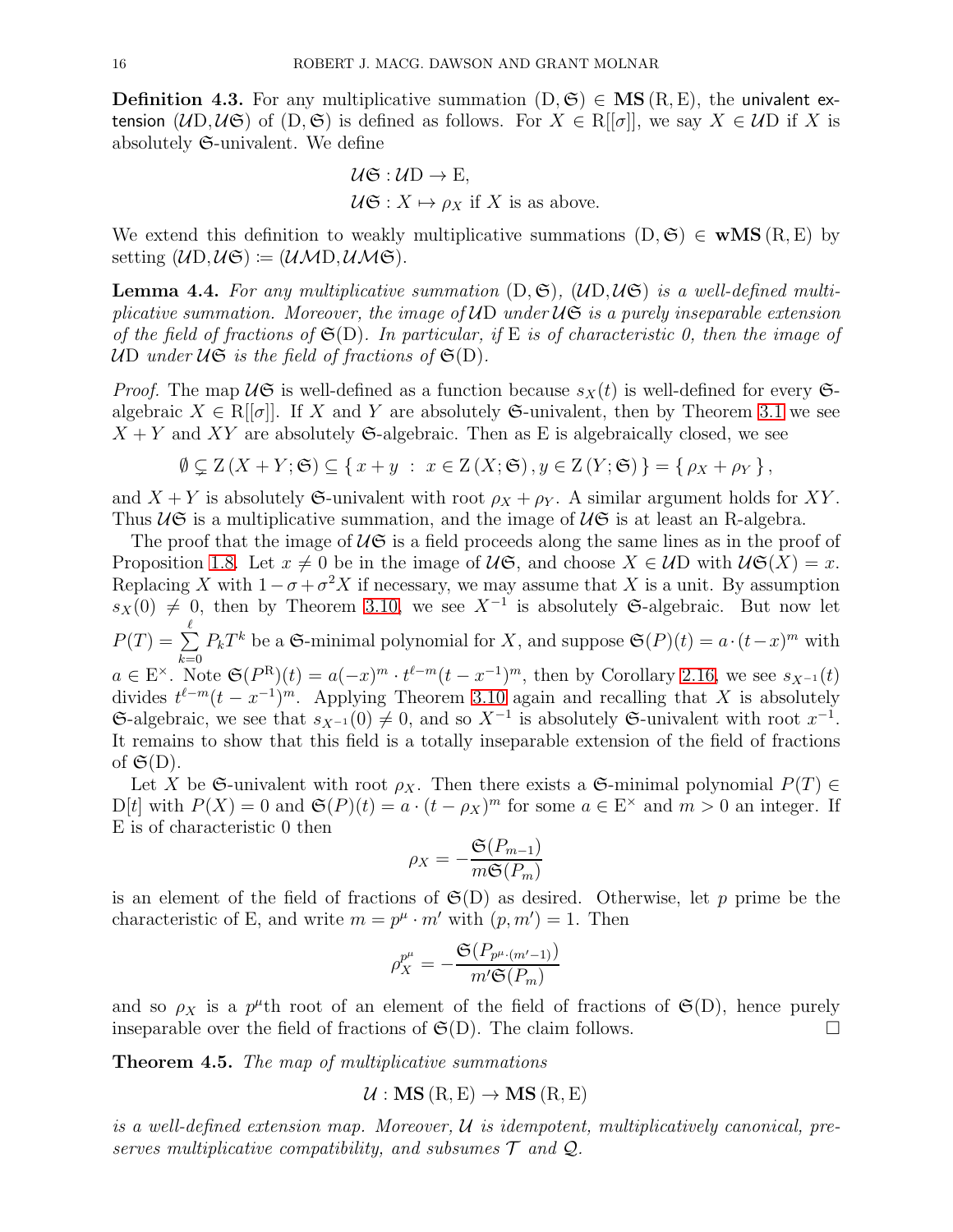*Proof.* We showed in Lemma [4.4](#page-15-2) that  $\mathcal{U} \mathfrak{S}$  is a well-defined multiplicative summation. Suppose now that  $X \in D$ , and define  $P(T) = T - X \in D[T]$ . Clearly  $P(X) = 0$  and

$$
\mathfrak{S}(P)(t) = s_X(t) = t - \mathfrak{S}X,
$$

then  $\mathcal{U}\mathfrak{S}(X) = \mathfrak{S}(X)$ . Hence  $\mathcal{U}\mathfrak{S}$  is well-defined, multiplicative, and an extension of  $\mathfrak{S}$ .

Suppose  $\mathfrak{S}'$  extends  $\mathfrak{S}$ . By Proposition [2.27](#page-8-1) we have  $\mathbb{B}(\mathfrak{S}') \supseteq \mathbb{B}(\mathfrak{S})$ , and so by Corollary [2.15,](#page-6-3) if X is absolutely  $\mathfrak{S}$ -univalent then X is absolutely  $\mathfrak{S}'$ -univalent. Then  $\mathcal{U}(\mathfrak{S}')$  extends both  $\mathfrak{S}'$  and  $\mathcal{U}\mathfrak{S}$ , and so  $\mathcal{U}\mathfrak{S}$  is multiplicatively  $\mathfrak{S}$ -canonical.

Now suppose that  $X \in U \cup U$  with root  $\rho$ . As  $U \cup U$  is a multiplicatively G-canonical extension of  $\mathfrak{S}$ , Theorem [2.18](#page-6-0) tells us that the scalar polynomial  $s_X(t)$  for X has only one root in E, and a fortiori that X is  $\mathfrak S$ -algebraic. Then as E is algebraically closed, we see X is  $\mathfrak{S}\text{-univalent.}$  Again, as  $\mathcal{U}\mathcal{U}\mathfrak{S}$  is multiplicatively canonical, X must be absolutely  $\mathfrak{S}\text{-algebraic}$ , as otherwise there would be an extension  $\mathfrak{S}'$  of  $\mathfrak{S}$  over which X would be  $\mathfrak{S}'$ -infinite. Then X is absolutely  $\mathfrak{S}\text{-univalent}$ , and  $\mathcal U$  is idempotent as desired.

Recall that  $U$  preserves multiplicative compatibility if and only if it preserves extensions. But if  $\mathfrak{S}'$  extends  $\mathfrak{S}$ , and X is  $\mathfrak{S}$ -univalent, then by Corollary [2.15,](#page-6-3) X is also  $\mathfrak{S}'$ -univalent. Then  $U(\mathfrak{S}')$  extends  $\mathcal{U}\mathfrak{S}$  as desired.

Finally, if  $X \in \mathcal{Q}D$  then  $X \in \mathcal{U}D$ , hence by the idempotence of  $\mathcal{U}$  we have

$$
U\mathbf{D} = U\mathcal{U}\mathbf{D} = \mathcal{Q}U\mathbf{D} = U\mathcal{Q}\mathbf{D},
$$

and so U subsumes Q. But then as Q subsumes  $\mathcal T$ , we see U subsumes  $\mathcal T$  as well.

<span id="page-16-1"></span>Corollary 4.6. If X and Y are  $\mathfrak{S}\text{-infinite}$ , then XY is  $\mathfrak{S}\text{-infinite}$ .

*Proof.* Without loss of generality, assume that  $X$  and  $Y$  are units. By Proposition [3.9,](#page-12-4) we see that  $X^{-1}$  and  $Y^{-1}$  are practically G-zero, and so by Theorem [4.5,](#page-15-0)  $X^{-1}Y^{-1}$  is also practically G-zero. Another application of Proposition [3.9](#page-12-4) shows that  $(X^{-1}Y^{-1})^{-1} = XY$  is G-infinite, as desired.  $\Box$ 

<span id="page-16-0"></span>**Theorem 4.7.** For any summation  $(D, \mathfrak{S}) \in MS(R, E)$ ,  $(\mathcal{UD}, \mathcal{U}\mathfrak{S})$  is the multiplicative fulfillment of  $\mathfrak{S}.$ 

Proof. By Theorem [4.5,](#page-15-0) the univalent extension of a summation is multiplicatively canonical, and so every absolutely S-univalent series is contained in the multiplicative fulfillment of S. But now X be any series in R[[ $\sigma$ ] that is not absolutely G-univalent. We claim X is not in the domain of the multiplicative fulfillment of  $\mathfrak{S}$ . Indeed, if X is not absolutely  $\mathfrak{S}\text{-univalent}$ , then one of the following must occur:

**Case 1:**  $X$  is  $\mathfrak{S}\text{-infinite over D}$ .

In this case, by Theorem [2.18,](#page-6-0) X is not in the domain of any extension of  $\mathfrak{S}$ , and in particular is not in the domain of the multiplicative fulfillment of  $\mathfrak{S}$ .

### **Case 2:**  $X$  is neither  $\mathfrak{S}\text{-infinite}$  nor  $\mathfrak{S}\text{-univalent}$ .

In this case, by Theorem [2.18,](#page-6-0) we may choose extensions  $\mathfrak{S}', \mathfrak{S}'' \in MS(R, E)$  of  $\mathfrak{S}$  with both  $\mathfrak{S}'(X)$  and  $\mathfrak{S}''(X)$  defined, but with  $\mathfrak{S}'(X) \neq \mathfrak{S}''(X)$ . Then X is not in the domain of the multiplicative fulfillment of S.

# **Case 3:** X is  $\mathfrak{S}\text{-univalent}$  but not absolutely  $\mathfrak{S}\text{-algebraic.}$

In this case, we may choose an extension  $\mathfrak{S}' \in \mathbf{MS}(R, E)$  of  $\mathfrak{S}$  such that X is  $\mathfrak{S}'$ -infinite, and as in Case 1 conclude that  $X$  is not in the domain of the multiplicative fulfillment of  $\mathfrak{S}.$ 

We conclude  $U\!D$  is the domain of the multiplicative fulfillment of  $\mathfrak{S}$ , and so  $(U\!D, U\!S)$  is e multiplicative fulfillment of  $(D, \mathfrak{S})$ . the multiplicative fulfillment of  $(D, \mathfrak{S})$ .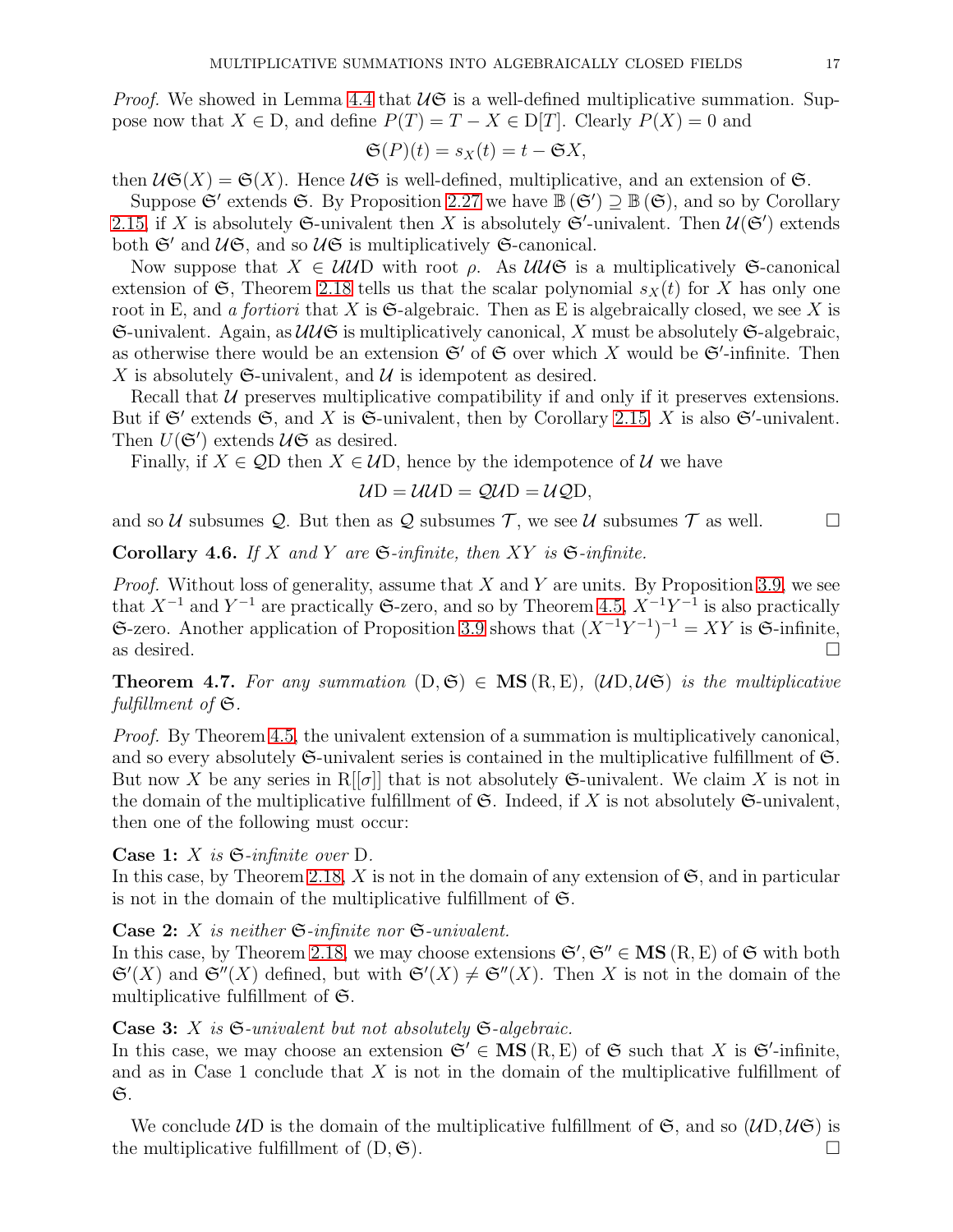<span id="page-17-1"></span>We can extend U to a functor on weakly multiplicative summations by defining  $\mathcal{U}\mathfrak{S} :=$  $U\mathcal{M}\mathfrak{S}$ . Naturally, Theorems [4.5](#page-15-0) and [4.7](#page-16-0) still apply in this more general context.

### 5. Future work

In [\[3\]](#page-17-0) we followed Hardy's philosophy [\[6\]](#page-18-1) of treating the shift operator  $\sigma$  as fundamental to the study of series and summations, and we found the fulfillment of summations taking values in integral domains. In this paper, we shifted our attention to multiplicative summations, and we found the multiplicative fulfillment of summations taking values in an algebraically closed fields. Notably, neither of these are fully general results, so it is natural to try to find fulfillments or multiplicative fulfillments for summations taking values in general commutative rings.

However, there are other lines of inquiry to pursue. Almost all of the dozens of classical summation operators are shift-invariant; so this is an obvious property to axiomatize. If the finitely-supported series are considered as polynomials in  $\sigma$ , then there is a unique distributive product; we can consider any shift-closed vector space of series as an  $R[\sigma]$ module. The extension to the Cauchy product of pairs of series is not automatic, but is natural; with this product, series become formal power series.

Most well-known summations are also invariant under uniform dilutions of the form  $\delta_m$ :  $\sum_n a_n \sigma^n \mapsto \sum_n a_n \sigma^{mn}$ . From an analytic perspective, this is a consequence of the Mellin transform [\[9\]](#page-18-2). Algebraically, if we want dilutions to have internal multiplicative representations, we are led to the *Dirichlet product*, defined by

$$
\left(\sum_{n} A_n \sigma^n \right) \star \left(\sum_{n} B_n \sigma^n \right) = \sum_{n} \left(\sum_{k\ell=n} A_k B_\ell \right) \sigma^n
$$

Summations of this type have been studied under such headings as ζ-function regularization [\[7\]](#page-18-3) and Ramanujan summation [\[2\]](#page-17-4). We speculate that the formal approach we follow in this paper and in  $[4, 3]$  $[4, 3]$  may be fruitfully applied in this context as well. Indeed, Nori independently developed an analogue to telescopic summation for series indexed by discrete abelian groups [\[10\]](#page-18-4): more generally, the study of series indexed by groups or even monoids would include both shift-invariation summations and dilution-invariant summations as special cases.

In the same way that Euler and Grandi studied specific applications of formal shiftinvariance methods without a general theory, Ramanujan [\[11\]](#page-18-5), [\[1\]](#page-17-5)[Chapter 6] applied formal methods involving dilution to the series  $1 + 2 + 3 + 4 + \cdots$ , obtaining the value  $-1/12$ . (Ramanujan did have an analytic theory applying the Euler-Maclaurin summation formula to similar summations [\[1\]](#page-17-5), ; see also Hardy [\[6\]](#page-18-1) [Section 13.10 and 13.17]). Considered as a formal power series, however, that series is  $\mathfrak{A}$ -infinite, and thus cannot be in the domain of any shift-invariant summation. This contradiction illustrates a tension between dilutioninvariance and shift-invariance. It would be nonetheless be interesting to consider fulfillments within families of summations that are both shift-invariant and dilution-invariant.

#### **REFERENCES**

- <span id="page-17-5"></span><span id="page-17-4"></span>1. Bruce C. Berndt, Ramanujan's notebooks: Part 1, Springer-Verlag, 1985.
- 2. Bernard Candelpergher, Ramanujan summation of divergent series, Lecture Notes in Mathematics, vol. 2185, Springer, Cham, 2017. MR 3677185
- <span id="page-17-2"></span><span id="page-17-0"></span>3. Robert Dawson and Grant Molnar, Telescopic, multiplicative, and rational extensions of summations, 2021.
- 4. Robert J. MacG. Dawson, Formal summation of divergent series, J. Math. Anal. Appl. 225 (1998), no. 2, 532–541. MR 1644284
- <span id="page-17-3"></span>5. Ronald L. Graham, Donald E. Knuth, and Oren Patashnik, Concrete mathematics: A foundation for computer science (2nd edition), Addison-Wesley Professional, 1994.